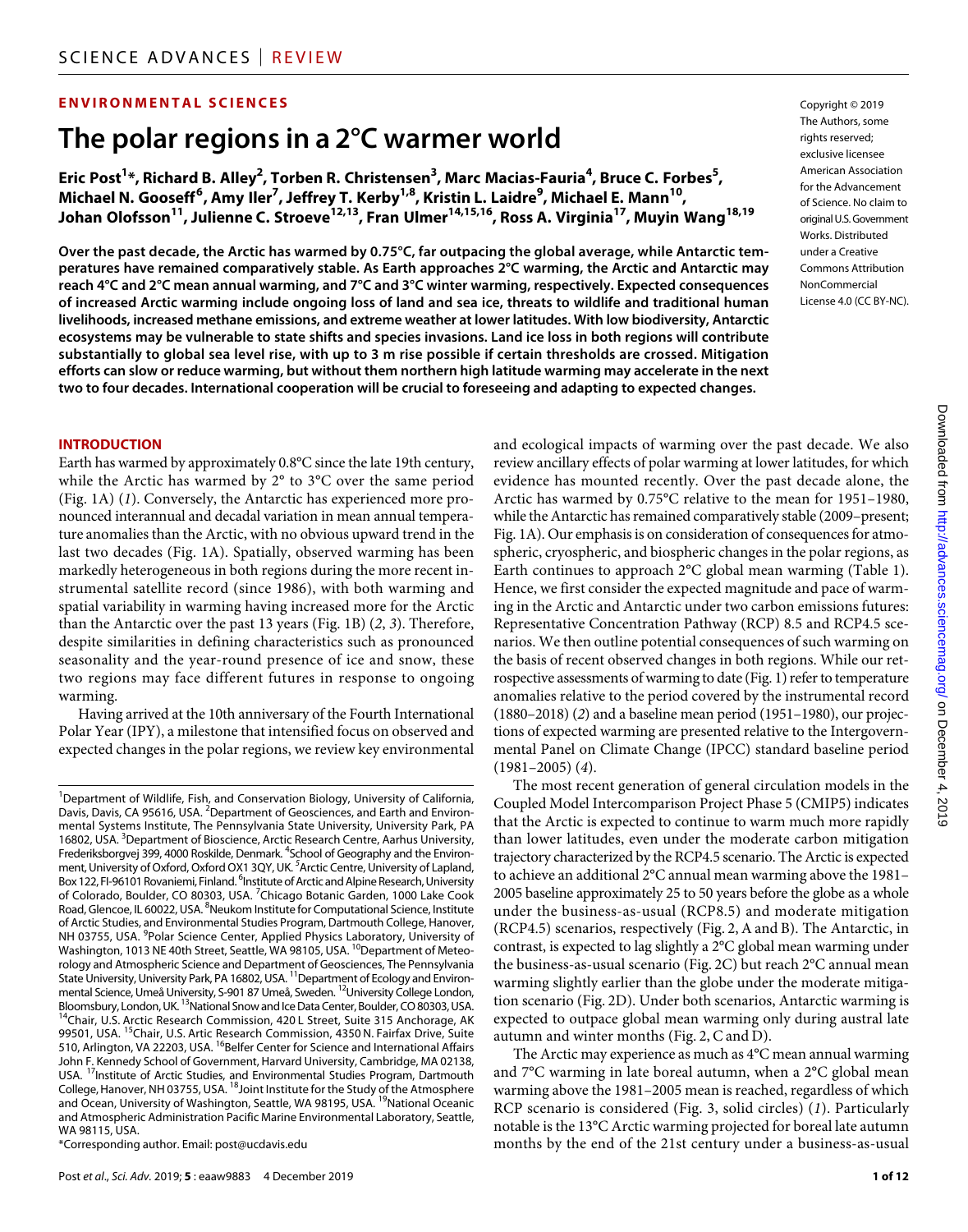

**Fig. 1. Temperature trends and variability for the Arctic and Antarctic regions.** (**A**) Annual mean anomalies of the combined Land-Ocean Temperature Index (L-OTI) for the Arctic (64°N to 90°N), Antarctic (64°S to 90°S), and globe between 1880 and 2018 (zonal data bins defined by data acquired at [https://data.](https://data.giss.nasa.gov) [giss.nasa.gov](https://data.giss.nasa.gov) relative to the mean period 1951–1980). Temperature anomalies for the Arctic during each of the four IPYs, the first of which was based in the Arctic, are highlighted in purple. (**B**) Annual [January to December (J-D)] mean temperature change (°C) in the Northern (left) and Southern (right) hemispheres for 1986–2005 (upper) and 1986–2018 (lower) relative to the mean period of 1951–1980. Generated from the NASA/Goddard Institute for Space Studies (GISS) online plotting tool (*2*); the GISS analysis is based on updated Global Historical Climatology Network v3/SCAR (*2*, *3*) and updates to Analysis (v3).

scenario (RCP8.5) (*1*). Annual mean warming in the Antarctic is expected to reach approximately 2°C under both scenarios, with slightly greater warming possible under RCP8.5 during the austral autumn and early winter (Fig. 3, open circles). Hence, mitigation of carbon emissions with a target of constraining global annual mean warming to 2°C may not constrain the annual mean warming in the Arctic or Antarctic to below 2°C. However, mitigation of carbon emissions can delay the crossing of the 2°C annual mean warming threshold for the Arctic, as suggested by the difference in time to annual mean 2°C warming between the RCP4.5 and RCP8.5 scenarios in Fig. 2.

Recognizing the urgency of the magnitude and pace of ongoing and expected future warming in the polar regions, we present below a series of eight urgent considerations spurred by developments over the past decade. These are followed by a brief, concluding overview of international agreements in the Arctic and Antarctic as exemplars for cooperative scientific and political engagement that is likely necessary for addressing the complexities of expected climate-related changes in the polar regions. Our objectives are to catalyze consideration of potential consequences of a 2°C warmer world for the polar regions and to thereby inform policy considerations of these consequences. A key emergent feature of this synthesis is that direct comparisons of ongoing and expected changes in the Arctic and Antarctic are rendered difficult by the relative inaccessibility and data scarcity of the Antarctic compared to the Arctic. This disparity is especially evident in our capacity to anticipate expected changes to terrestrial ecosystems in the Antarctic. We stress that this synthesis is not intended as a comprehensive review of recent and growing emphases in polar research, some notable examples of which include arctic ozone dynamics (*5*, *6*), Southern Ocean heat uptake from the atmosphere (*7*), and associations between Southern Ocean warming and ice sheet dynamics on land (*8*).

#### **HOW RAPIDLY IS ARCTIC SEA ICE DIMINISHING, AND WHAT ARE LIKELY TO BE THE MOST PRESSING ECOLOGICAL CONSEQUENCES OF CONTINUED SEA-ICE LOSS?**

One of the major potential consequences of rapid and pronounced arctic warming is the development of an ice-free summer Arctic Ocean (*9*), which will have large-scale environmental consequences that reach beyond the northern high latitudes. During the past four decades of consistent satellite observations, Arctic sea-ice cover has undergone significant reductions in extent (*10*), the proportion of perennial versus first-year ice, the age of that perennial ice (*11*), and thickness (*12*) as well as shifts toward an earlier onset of spring snow melt on sea ice across much of the Arctic (*13*). Recent reconstructions of sea ice back to 1850 using historical observations (ship reports, airplane surveys, historical ice charts, and whaling log reports) (*14*) show that contemporary sea-ice loss is unprecedented in the record period (Fig. 4). In contrast, Antarctic sea-ice extent increased slightly between 1978 and 2015 (*15*), although record or near-record minima were observed in the austral autumns of 2017 and 2018 (*16*).

Arctic sea-ice loss encompasses all calendar months, with the largest trends in late summer and the smallest in winter. Yet, while the largest rates of decline still occur during September (~ $-83,000\,\mathrm{km}^2/\mathrm{year}$ from 1979 to 2018 or − 12.9% per decade relative to the 1981–2010 mean), every month has displayed a negative linear trend for the past 40 years, and May and November 2016 were the most anomalous months recorded, falling nearly 4 SDs below the 1981–2010 mean (*17*).

Successive record minimum arctic sea-ice extents have occurred in the past decade (*10*, *18*). While external forcing from increasing concentrations of  $CO<sub>2</sub>$  plays a dominant role in the long-term decline and thinning of sea ice (*19*, *20*), several feedback processes and internal climate variability have contributed to persistence of recent low summer extents. Record minima in 2007 and 2012 are clear examples of extreme events in which atmospheric circulation patterns during summer played a substantial role (*21*, *22*). An ice-free summer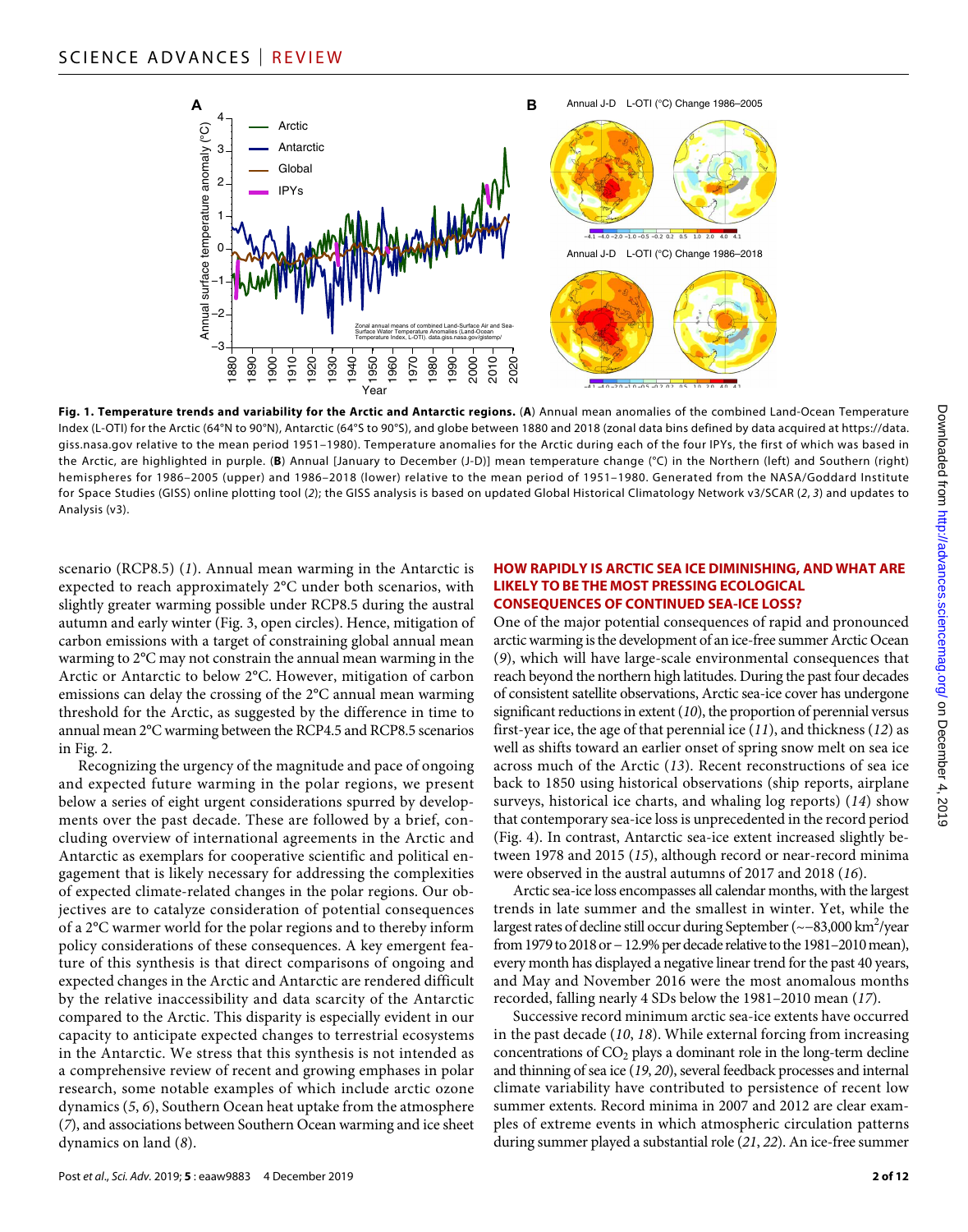**Table 1. Summary of key concerns or vulnerabilities to atmospheric, cyrospheric, and biospheric components of the Arctic and Antarctic highlighted by recent developments in polar research.**

| System component | Key concerns or vulnerabilities                                                                                                                  |
|------------------|--------------------------------------------------------------------------------------------------------------------------------------------------|
| Atmosphere       | More rapid mean annual warming<br>to 2°C above baseline in both<br>polar regions compared to the<br>globe as a whole                             |
|                  | Winter warming up to 7°C in the<br>Arctic and 3°C in the Antarctic<br>with 2°C global mean warming                                               |
|                  | Potential for more extreme<br>weather at lower latitudes.<br>including drought and heat waves                                                    |
| Cryosphere       | Possible acceleration of arctic<br>sea-ice decline                                                                                               |
|                  | Development of an ice-free Arctic<br>Ocean during summer within the<br>next few decades                                                          |
|                  | Rapid loss of land ice from the<br>Greenland Ice Sheet and Thwaites<br>Glacier contributing to global sea<br>level rise                          |
| Biosphere        | Sea-ice decline contributing to<br>loss of habitat for ice-dependent<br>marine mammals                                                           |
|                  | Altered timing of seasonal species<br>interactions                                                                                               |
|                  | Warming-related species' range<br>shifts and invasions                                                                                           |
|                  | Gradual or sudden declines in<br>populations of large herbivores<br>and reciprocal effects on tundra<br>vegetation diversity and<br>productivity |
|                  | Pronounced increase in methane<br>emissions                                                                                                      |
|                  | Threats to maintenance of<br>traditional livelihoods of<br>indigenous people of the north                                                        |

Arctic Ocean may be realized within a few decades, as the pace of observed ice loss has exceeded some model projections under both RCP8.5 and RCP4.5 scenarios (*1*). The linear relationship between observed September sea-ice extent and climate models with increased cumulative atmospheric  $CO<sub>2</sub>$  (19) suggests that ice extent will drop below 1 million  $km^2$  with an additional 800 Gt of CO<sub>2</sub> (17). At current emission rates of 35 to 40 Gt year<sup>-1</sup>, this will occur within the next 20 to 25 years.

Research addressing impacts of ongoing and accelerating arctic sea-ice loss on sea-ice–dependent marine organisms (*23*), as well as for components of adjacent terrestrial systems, has seen increasing focus in the past decade (*24*, *25*). Among the clearest examples of these impacts are those extending across the arctic marine food web from shifts in the timing of algal blooms (*26*) and increases in Arctic Ocean primary productivity, which cascades to zooplankton and vertebrates (*23*, *27*, *28*). Loss of sea ice broadly affects arctic marine mammal (AMM) movements, feeding, and life history events (*29*, *30*). In turn,



**Fig. 2. Approximate year by which the 2°C warming threshold is reached for the Arctic and Antarctic compared to the globe as a whole.** Expected time to 2°C warming above the 1981–2005 mean under RCP8.5 (red) and RCP4.5 (blue) for the globe (open circles) compared to the Arctic [solid circles; (**A** and **B**)] and Antarctic [solid circles; (**C** and **D**)]. Means of 36 CMIP5 ensemble runs by Overland *et al.* (*1*) are shown. In (B) and (D), symbols positioned at year 2100 indicate that 2°C warming could be at 2100 or later.

these impacts cascade to human communities that rely on AMMs for nutritional, cultural, and economic reasons.

For polar bears (*Ursus maritimus*), current and projected loss of optimal habitat (*31*) has been associated with reduced on-ice foraging and longer periods on land (*32*, *33*). Recent work on ice habitat loss indicates demographic and physiological consequences for polar bears, such as reduced survival or abundance (*34*), increased energetic demands of travel over less stable sea ice or open water (*35*, *36*), and nutritional stress from summertime fasting (*37*). Recent sea-ice loss has also affected ice-dependent pinnipeds, with large land-based haul-outs of Pacific walrus (*Odobenus rosmarus divergens*) in the absence of summer sea ice, resulting in trampling deaths (*38*).

Shifts toward earlier timing of spring sea-ice breakup have also driven increased mortality among harp (*Pagophilus groenlandicus*) and ringed (*Pusa hispida*) seal pups (*39*, *40*). In addition, phytoplankton blooms have shifted earlier in the year in areas of the Arctic Ocean where the timing of sea-ice melt has advanced (*41*). In some areas, cetaceans have experienced what are likely short-term benefits due to increased primary and secondary production, such as increased body condition in bowhead whales (*Balaena mysticetus*) (*42*), and range expansion opening previously unavailable habitat for bowheads and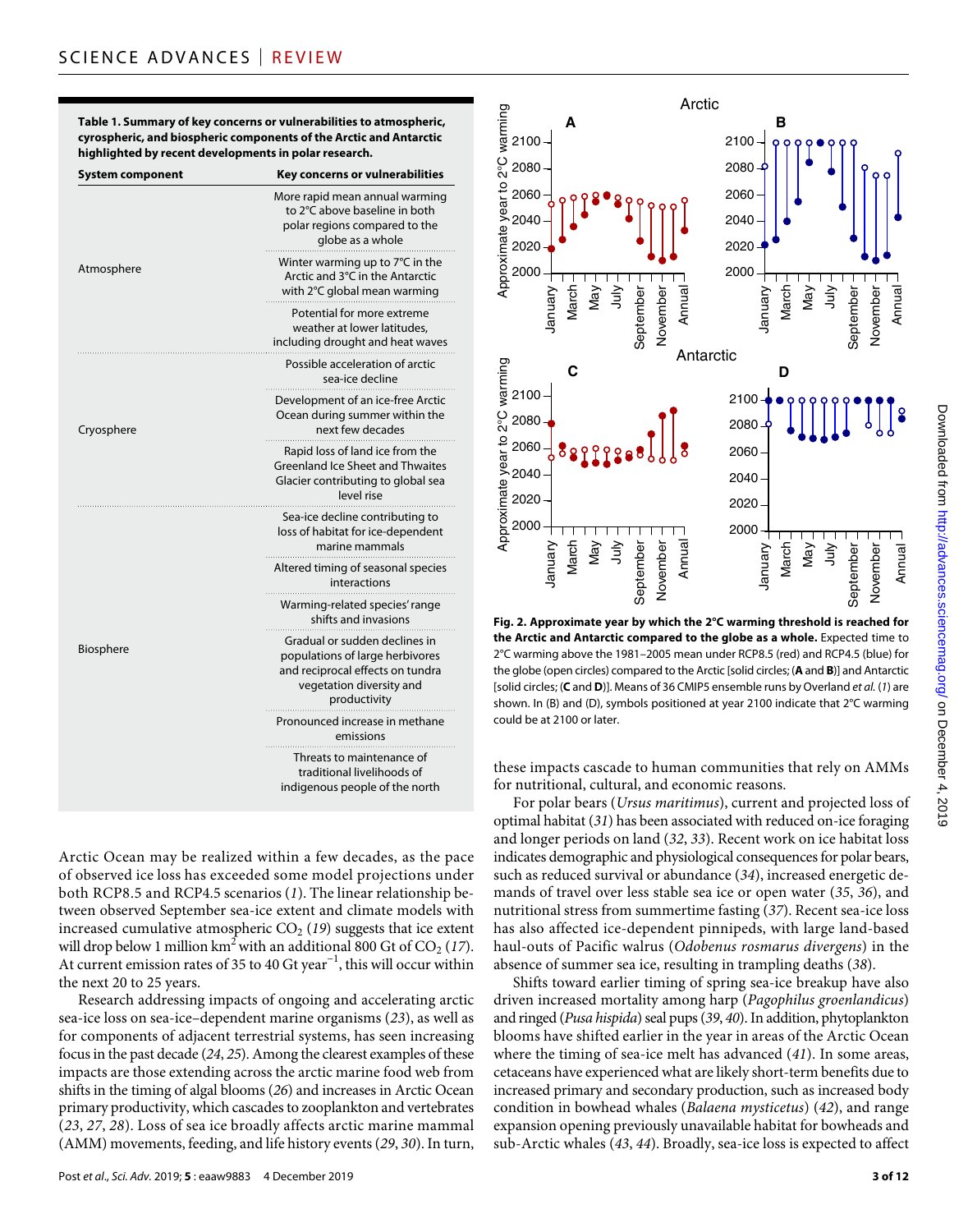species assemblages and interactions in the Arctic, with an influx of sub-Arctic species and the potential for increased competition with endemic Arctic species (*45*).

Crucially, a recent circumpolar review of AMM population status identified large data gaps on population structure, abundance, and population trend (*29*). However, stabilization and reduction of atmospheric greenhouse gas concentrations have emerged as the most important conservation actions for AMMs. Throughout their range, most AMM stocks and populations are subject to subsistence harvest by Native people in the Arctic (*29*), so declines in AMM populations will likely affect these human populations. And even under intermediate RCP4.5 and RCP6.0 scenarios, large-scale impacts to ice-dependent AMMs are virtually certain; specifically, reductions



**Fig. 3. Greater warming likely in the Arctic and Antarctic with 2°C global warming.** Expected magnitude of monthly and mean annual warming above the 1981–2005 mean in the Arctic (solid circles) and Antarctic (open circles) with 2°C global warming under RCP8.5 (red) and RCP4.5 (blue) according to 36 CMIP5 ensemble runs by Overland *et al.* (*1*).

in abundance coupled with range shifts and impacts to life history. Furthermore, expected increases in human activity in marine and coastal zones in an ice-free Arctic in summer, such as offshore oil and gas drilling or trans-Arctic shipping, are likely to result in cumulative negative impacts on AMMs (*46*–*48*). Improved monitoring, especially for data-deficient species such as Atlantic and Pacific walrus, will be important for improving AMM population status updates critical for ongoing development of adaptive management and conservation policy.

#### **HOW WILL ARCTIC WARMING AFFECT WEATHER AT LOWER LATITUDES?**

Environmental consequences of continued Arctic warming are unlikely to be limited to the northern high latitudes. The past decade has witnessed an increase in the occurrence of unusually hot summers in Europe and the most extreme heat wave on record: the 2010 Russian heat wave in which 55,000 heat-related deaths were estimated (*49*). Although large uncertainties remain, recent developments in atmospheric science indicate that anthropogenic warming (*50*), and in particular Arctic amplification of warming associated with sea-ice loss (*49*), may increase the probability of occurrence of Northern Hemisphere mid-latitude summer weather extremes. Weaker poleward summer temperature gradients resulting from Arctic amplification of warming leads, e.g., to a weaker jet stream (*51*), while amplification of planetary ("Rossby") waves through the process of quasi-resonant amplification (QRA) is likely leading to a more meandering jet stream (*52*). Together, these factors are ostensibly contributing to an increase in persistent mid-latitude summer weather extremes—i.e., historic droughts, floods, and heat waves—in recent years, highlighted by the unprecedented weather extremes of summer 2018. Arctic warming also likely affects mid-latitude winter weather patterns. Although still debated (*53*), there is growing evidence (*54*–*56*) that Arctic amplification of warming in winter may be weakening the winter jet stream and the polar vortex, potentially increasing the frequency of continental cold-air winter outbreaks such as those



Fig. 4. Declining Northern Hemisphere sea-ice extent. Northern Hemisphere monthly sea-ice extent anomalies (relative to 1981-2010) from 1850 to 2018 updated after the Walsh *et al.* (*14*) dataset. Image credit: A. Barrett.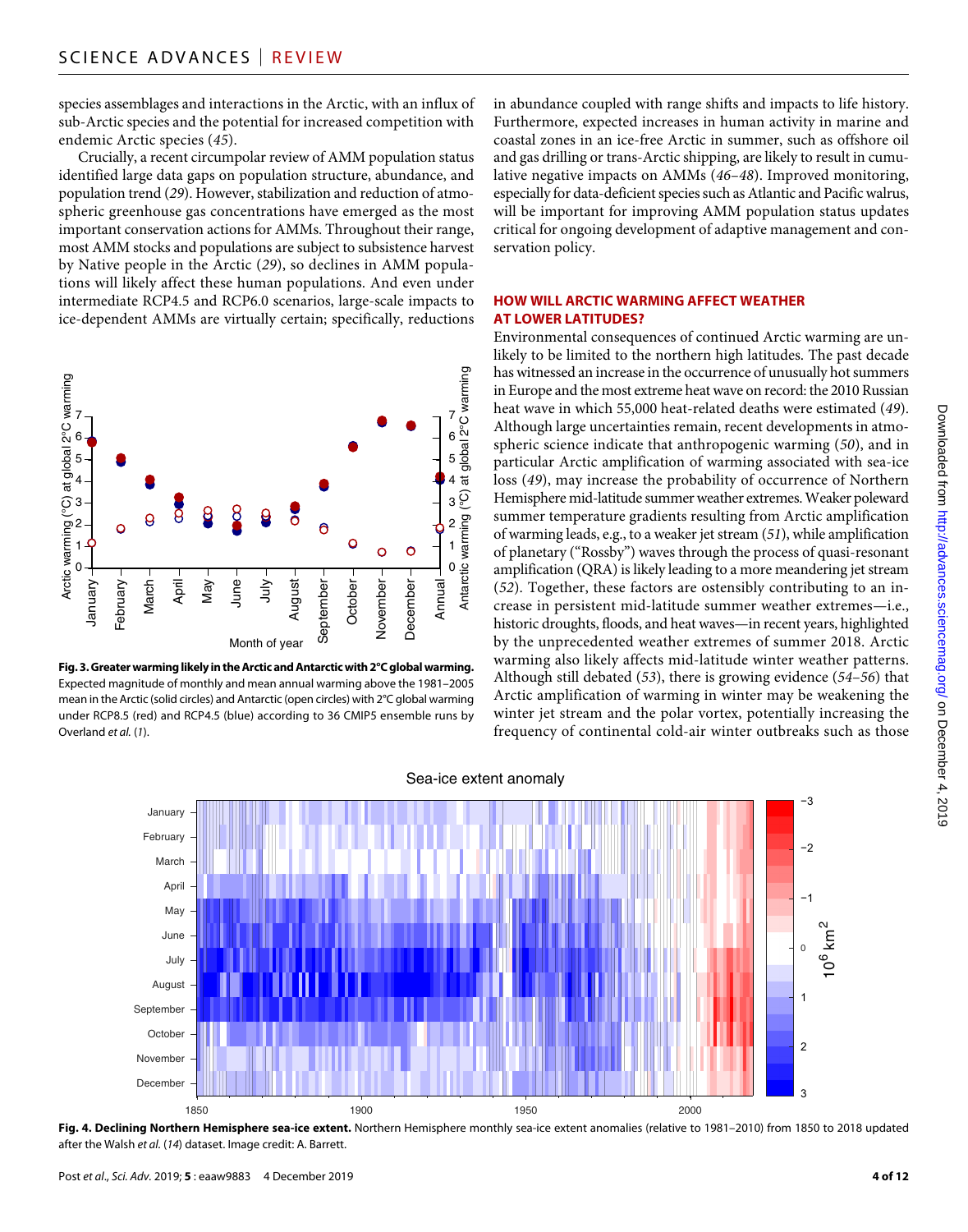seen during the winter of 2018/2019. These high-latitude impacts are in addition to other (e.g., tropical) impacts on mid-latitude weather dynamics.

An increase in occurrence of QRA during the satellite era (1979– 2011) coincides with a measure of Arctic amplification of warming (*52*). Most recently (*57*), a specific observational-based fingerprint was developed for QRA conditions based on anomalous zonal-mean surface temperature profiles. Examination of the trend in this fingerprint in both long-term historical observations and the CMIP5 climate historical model simulations revealed consistent evidence for an increase in QRA conditions tied to anthropogenic warming. These QRA events are expected to become more frequent with continued Arctic warming (*58*).

The California drought of 2011–2017 has also recently been linked to changing arctic conditions (*59*). A continued decline in Arctic sea-ice extent, and the associated increase in Arctic sea surface temperatures, could affect the Northern Hemisphere jet stream in such a way as to direct winter storms north of California, leading to decreased snowpack and rainfall and exacerbated drought conditions (*60*). Moreover, recent modeling (*61*) has strengthened the proposed link between anthropogenic climate change and the type of highpressure "ridging" pattern that is responsible for the poleward diversion of storm tracks over the western United States.

#### **WHAT ARE THE CONSEQUENCES OF CONTINUED POLAR WARMING FOR LAND ICE LOSS ANDSEA LEVEL RISE?**

Additional lower-latitude environmental consequences of high-latitude warming relate to expected continued loss of land ice and resultant sea level rise. The most recent IPCC end of the 21st-century projection is approximately 0.5-m global sea level rise even under mitigation scenario RCP4.5 (*62*). The rise is attributable mostly to thermal expansion of ocean water and melting mountain glaciers, with smaller contributions from increasing ice sheet flow and meltwater runoff of the Greenland Ice Sheet (GIS), West Antarctic Ice Sheet (WAIS), and East Antarctic Ice Sheet (EAIS). Semiempirical models suggest an approximately 70% greater projected rise in sea level (*62*). The IPCC-projected contributions from ice sheets have increased since 2001, with some other assessments giving still higher ranges (*63*), and the process-based IPCC projections of future warming show accelerating ice mass loss (*64*). Hence, stronger warming, such as that projected under RCP8.5, is likely to cause an even larger sea level rise.

Warming above a "survival" threshold, previously estimated as approximately 1° to 4°C above preindustrial, may cause loss of most of the GIS over the following centuries or longer (*62*). Related modeling experiments reveal that seasonal sea-ice loss increases ice sheet mass loss and lowers the ice sheet survival threshold (*65*). However, GIS melting may slow the Atlantic meridional overturning circulation (*66*), perhaps helping to cool and stabilize the GIS. Past (*67*) and ongoing (*68*) warming has driven rapid GIS retreat along deep fjords. At least some of the past fjord retreats were triggered by ice-shelf thinning and loss and proceeded by iceberg calving from tidewater (nonfloating) cliffs (*68*). Recent increased physical understanding of tidewater calving processes suggests that the GIS is at least somewhat more sensitive to warming than modeled (*69*). Notably, recent work indicates that the GIS experienced one or more extensive and persistent deglaciations within the last ~1.2 million years when paleoclimatic records show only slightly warmer conditions than observed

recently (*70*). This recent research suggests great GIS sensitivity to warming.

In contrast to the GIS, major mass loss over the coming decades from surface runoff is not expected for Antarctica under RCP4.5 or greater emissions (*62*). However, ongoing mass loss was recently triggered when warmer ocean waters thinned ice shelves, reducing their buttressing effect, allowing for faster flow of nonfloating ice into the ocean [reviewed in (*71*)]. Sufficient warming to trigger GIStype ice-shelf loss and tidewater-calving retreat could contribute substantially to sea level rise in the next  $\sim$ 100 years especially from WAIS, even if iceberg calving is limited to rates already exceeded locally in GIS, owing to the much wider WAIS calving front that could develop (*72*, *73*). In addition, because WAIS could produce higher cliffs with less drag from fjord sides than in the GIS, and thus greater stress imbalances driving calving, even faster sea level rise is possible (*71*).

Within the WAIS, Thwaites Glacier has undergone notably rapid ice loss and appears particularly vulnerable to accelerated ice loss with increased ice-shelf basal melt. In a recent comparison of two simplified model scenarios representing "constant climate" and "warming climate," Thwaites Glacier collapsed in 80% of constant climate experiments and in 100% of warming climate experiments (*74*). Collapse of Thwaites Glacier and other Antarctic sources could contribute more than 3 m to global sea level rise over a time span that is poorly characterized but could be less than a century following initiation if ice-shelf loss and cliff retreat become important (*72*, *75*). Further warming could extend these processes into marine basins of EAIS, potentially adding an additional 12 m or more of sea level rise further in the future (*72*). Geoengineering solutions have been proposed (*76*), but grave difficulties remain.

Recent work (*77*, *78*) suggests that past ice sheet fluctuations can be modeled without invoking ice-shelf loss and subsequent cliff failure, favoring models that give smaller or slower sea level rise than calculated by some studies (*72*), but essentially all ice that flows into the ocean ends in calving cliffs. Ice-shelf loss has been observed in several cases with subsequent flow acceleration (*75*), so models lacking cliff physics are omitting known processes that are critical to ice loss. Uncertainties are very large on many aspects of this topic, including poor knowledge of the threshold warming of ocean or atmosphere needed to trigger major ice-shelf loss for vulnerable drainages. Large, rapid sea level rise under strong warming thus remains possible but unproven.

### **HOW WILL BIOLOGICAL SEASONALITY, ANDTHE TIMING OF SPECIES INTERACTIONS, RESPOND TOCONTINUED WARMING?**

Phenological responses to climate change have been most pronounced at northern high latitudes, and recent work shows that shifts in phenology are even more extreme than previously expected, likely because of a nonlinear increase in warming with latitude (*79*). Across the Arctic, recent phenological shifts in plants have resulted in longer growing seasons and shorter flowering seasons (*80*, *81*). Recent metaanalyses have also revealed greater sensitivity of leaf emergence and flowering phenology to warming at colder than at warmer sites across the Arctic (*82*), suggesting a potential for phenological homogenization across large spatial extents. Plant landscape-scale and communitylevel phenological responses have consequences for higher trophic levels, and change in synchrony among interacting species has seen increasing focus over the past decade, especially in the context of negative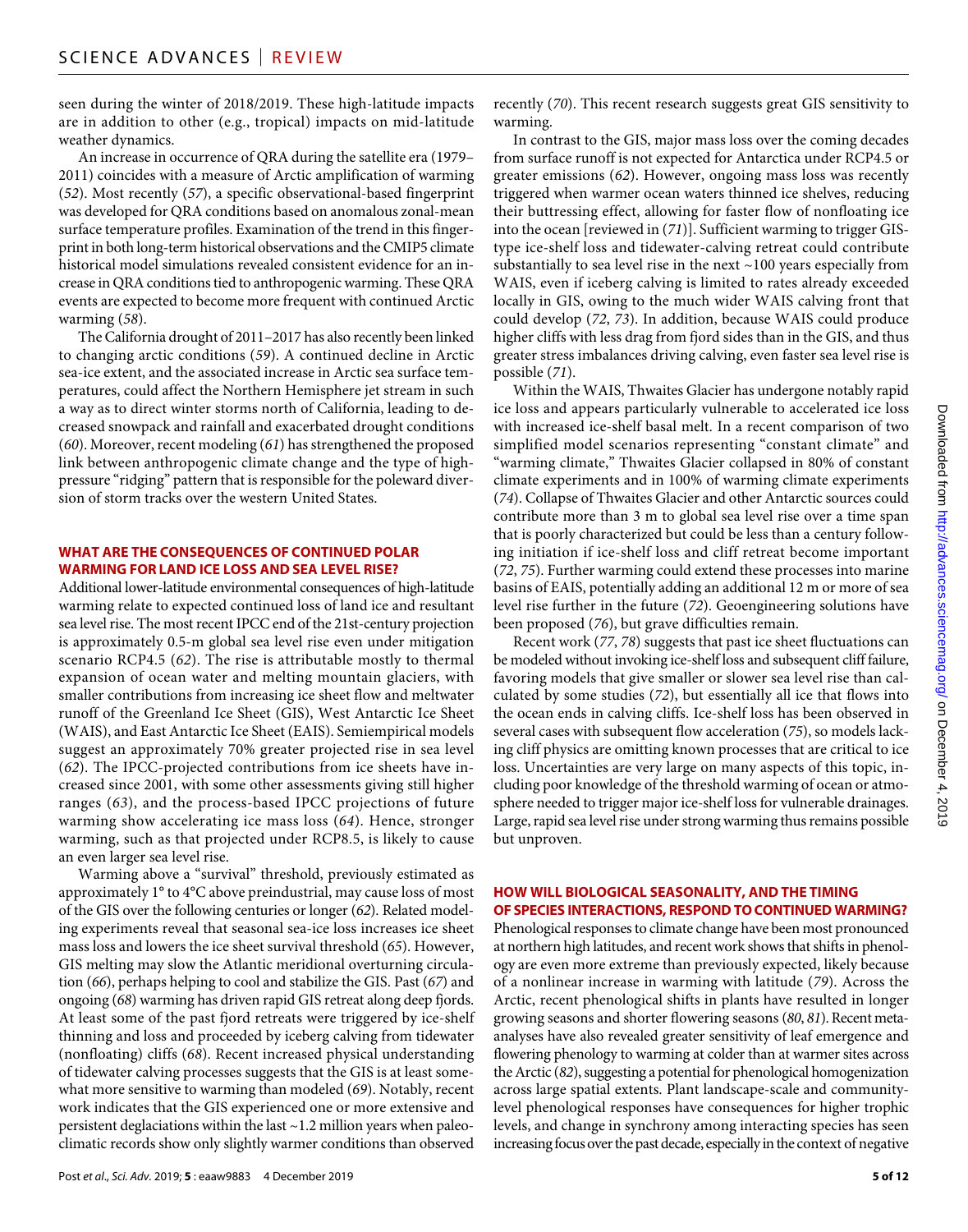consequences for consumer species of phenological mismatch with resource species (*83*). For example, shorter flowering seasons have recently been associated with declines in flies, a major group of arctic pollinators (Fig. 5) (*84*). In another recent example, rates of chick growth slowed in some high-arctic breeding shorebirds that experienced reduced synchrony between chick hatching and the timing of peak availability of forage insects (*85*).

In contrast, some species may benefit from earlier onset of the annual plant growing season. Muskoxen (*Ovibos moschatus*), which typically produce offspring before the onset of spring green-up, may experience increasing trophic match as green-up timing advances (*86*, *87*). In northeast Greenland, increasing abundance of muskoxen has been associated with a longer plant growing season related to summer warming (*88*). In west Greenland, where the length of the plant growing season has also increased (*89*), muskox abundance has increased nearly steadily since 2002 (*87*). The degree to which these phenological responses reflect adaptation to changing environmental conditions or phenological plasticity is unclear, but threshold responses of phenology to climate suggest that limits to plasticity are becoming apparent (*90*).

#### **HOW WILL CONTINUED ARCTIC WARMING AFFECT TUNDRA HERBIVORES, ESPECIALLY SPECIES OF SOCIOECONOMIC IMPORTANCE?**

In arctic systems, large herbivores, particularly caribou/reindeer (both *Rangifer tarandus*), integrate critical cultural, socioeconomic, and resource value with pronounced capacity to influence ecosystem dynamics. These reasons warrant improved understanding of the effects of continued warming on tundra herbivores, as well as of reciprocal feedbacks between herbivores and ecosystem structure and function in the Arctic. Multiple recent studies indicate that herbivores can mediate responses to warming of key ecosystem properties, affecting carbon uptake (*91*, *92*), landscape-scale vegetation cycles (*93*), surface albedo (*94*), and plant diversity (*95*, *96*). Reciprocally, declines in North American caribou populations have recently been linked to changes in tundra shrub cover associated with declining sea-ice extent (*97*).

In some arctic plant communities, the stature of tundra vegetation has increased with warming (*98*). However, in some cases, arctic herbivores hinder plants from growing taller and thus prevent the competitive exclusion of low-growing plants (*96*). This can result in a positive effect of warming on species richness in the presence of herbivores but a negative effect in the absence of herbivores (*96*). Herbivores are thus important in preserving biodiversity in a warming Arctic, and this role will likely become more important with additional warming (*95*).

The region extending from northern Fennoscandia through West Siberia, the world's major semidomesticated reindeer herding region, has received increasing focus over the past decade on research into consequences of climatic warming and associated extreme weather (*99*, *100*). On the Yamal Peninsula, where reindeer abundance totals approximately 340,000 animals managed by 6000 fully nomadic indigenous Nenets herders (*101*), summer warming has been associated with increasing deciduous shrub growth (*99*, *102*). In the same region, winter warming and stronger and more extensive rain-on-snow events have led to ice-encrusted rangelands and catastrophic mass starvation of reindeer (*100*). The region's largest recorded reindeer mortality episode occurred in 2013–2014, when an estimated 61,000 animals died in the Yamal Peninsula alone (Fig. 6) (*100*). Nonetheless, some recent work indicates that rain-on-snow events may not be a ubiquitous factor in dynamics of *Rangifer* populations across their distribution (*103*). On Svalbard, where rain-on-snow events also occur, reindeer in separate populations have increased in abundance over the past several decades (*104*, *105*). Hence, single-population responses to extreme events may not inform genus- or species-level responses to long-term climatic trends (*87*, *103*).

Research during the past decade has also indicated that Yamal Nenets herders are concerned about their ability to mutually coexist with rapidly expanding natural gas development on their ancient



**Fig. 5. Reduced pollinator abundance following shorter overlap with flowering duration.** Association between current-year pollinator abundance and the number of days of overlap between pollinator presence and community-wide flowering during the previous year at Zackenberg, Greenland (1996–2009). White symbols denote muscid fly abundance, and gray symbols denote chironomid fly abundance. Modified from Høye *et al.* (*84*). Background photo of syrphid fly (Diptera) on dwarf fireweed (*Chamerion latifolium*) in Greenland. Photo credit: C. Urbanowicz.



**Fig. 6. Extensive reindeer mortality in West Siberia.** Semidomesticated reindeer belonging to Nenets herders frozen in position from the most extensive and severe rain-on-snow event on record for Yamal Peninsula, West Siberia, in which at least 61,000 animals died of starvation during winters of 2013–2014. Photo credit: R. Serotetto.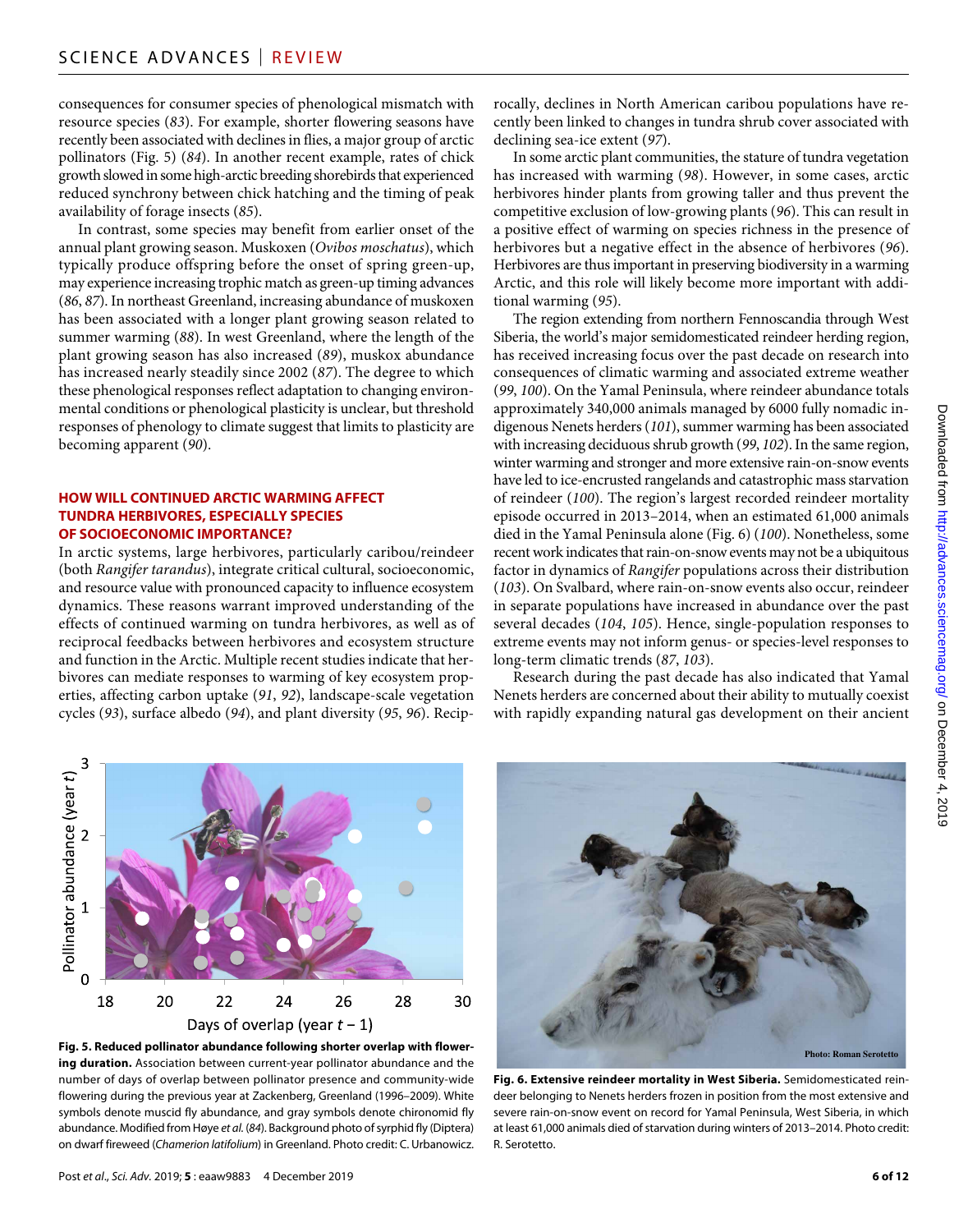tundra reindeer rangelands (*106*). Catastrophic herd mortality during the winters of 2006–2007 and 2013–2014 added another element to the suite of risks that tundra nomads face during their annual migrations. If cyclic synoptic weather patterns have indeed shifted in response to regional warming, then these will have implications for long-distance migration of large reindeer herds in the context of rapidly expanding natural gas extraction.

#### **WILL ANTARCTIC ECOSYSTEMS BE VULNERABLE TO INVASIONS OR STATE SHIFTS UNDER WARMING?**

In the five decades following the International Geophysical Year (1957–1958), Antarctica has warmed in excess of 0.1°C per decade (*107*). However, long-term terrestrial ecosystem research in Antarctica did not begin until the early 1990s. Hence, we have a limited record of contemporary Antarctic ecosystem response to climate change. Recently, increasing focus on Antarctica's McMurdo dry valleys (MDVs) ecosystem has emphasized its responsiveness to changes in physical boundary conditions and linked internal states of its components (Fig. 7). During a decadal cooling period (1987–2000), the MDV experienced reduced glacial meltwater streamflow generation, thickening ice covers, lowering lake levels, and drier soils (*108*). The associated biological communities responded with decreasing populations of soil invertebrates, declining stream biomass, and reduced lake primary productivity (*109*). This decadal cooling pattern ended in 2002 with an austral summer of high solar radiation and warm temperatures, increasing glacial melt and hydrological connectivity between soils, streams, and lakes. The following decade showed no discernible pattern in summer air temperatures or solar radiation (*108*). Over this decade, the ecosystem showed a prolonged response to the "flood year" of 2002, with increased stream flows, thinning lake ice, increased lake levels, increased stream and lake productivity, and increased populations of soil invertebrates. These decade-long responses in varying directions and magnitudes to marked pulse events may be representative of potential future state shifts resulting from rapid or abrupt changes in climate.

The future biodiversity and functioning of Antarctic terrestrial and freshwater ecosystems are closely coupled to the climatic changes expected to occur in Antarctica. The retreat of ice associated with near-future warming will expose previously unavailable habitats (*110*) that can be colonized by local, and potentially by invasive, species (*111*, *112*). Some penguin species have already begun to move to previously unused breeding grounds in response to changes along the Antarctic Peninsula (*113*), and future warming may drive additional range shifts of penguins in the Southern Ocean (*114*). Recent work also emphasizes that the Southern Ocean may serve as a conduit for, rather than barrier to, biological invasions of Antarctica under future warming (*115*), with notable implications for infectious disease introductions (*116*). The MDV region, in particular, is expected to warm substantially in the coming decades (*117*). Under prolonged warming, there may likely be consistent enhanced physical connectivity across the MDV landscape (i.e., Fig. 7C), one potential outcome of which is the spatial homogenization of communities and resource status among landscape units. Antarctica, with its low-biodiversity ecosystems and physical systems responsive to small changes in the energy budget, may be one of the best places to untangle the complex biological and physical interactions that will determine high-latitude ecosystem function under future climate change (*108*, *118*).



**Fig. 7. Contrasting patterns of connectivity among components of an Antarctic ecosystem.** Controls on (**A**) the McMurdo dry valleys of Antarctica during (**B**) an austral summer of low surface energy input (solar radiation, conduction from air temperatures, etc.) and during (**C**) an austral summer of high surface energy input to the landscape. These physical changes to the system have direct implications for biological communities in each part of the ecosystem. Image credit: E. Parrish.

#### **HOW WILL METHANE FLUXES RESPOND TO PERMAFROST THAWING?**

Methane  $(CH<sub>4</sub>)$  has approximately 30 $\times$  the heat-trapping capacity of CO2, and globally, terrestrial wetlands are the largest single source of atmospheric CH4, with current annual emissions estimated at 140 to 280 Tg CH4 year−1 (*119*). Moreover, northern wetlands store more than 50% of global soil organic carbon due to slow organic carbon decomposition rates resulting from wet surface conditions and low temperatures (*120*).

Future climatic warming at high latitudes could substantially increase net CH4 emissions from wetlands and permafrost degradation, serving as a positive feedback to warming of the global climate system (*121*). Similarly, increased net primary production, vascular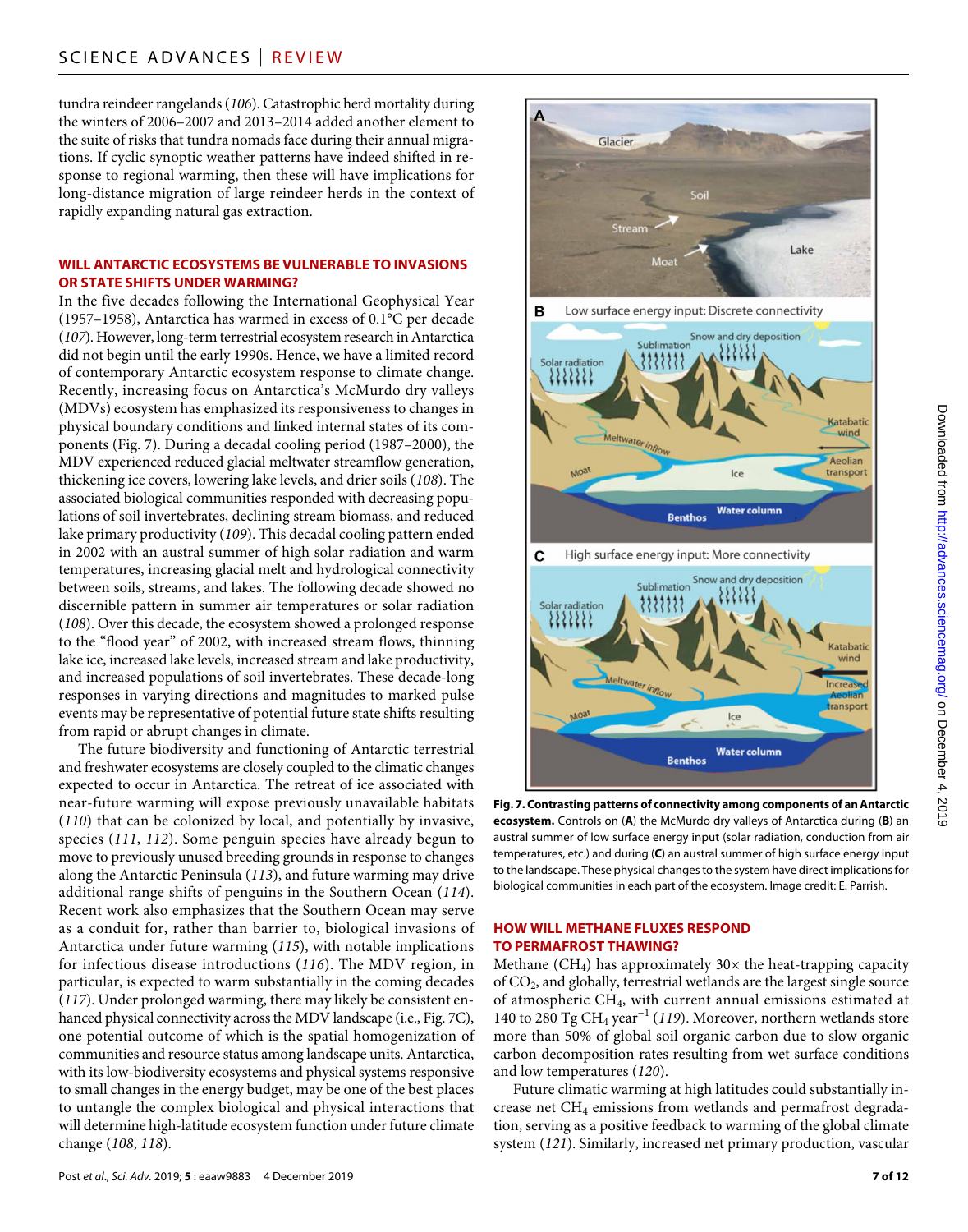plant species composition, and soil water content could enhance methanogenesis (the microbial basis of wetland methane production) and thereby CH4 emissions (*122*). One of the largest uncertainties in wetland CH4 estimates is how wetland extent or total inundated area will change with future warming (*123*). One recent study indicates that under business-as-usual emissions, total wetland area increases by 13%, and global  $CH_4$  emissions nearly double relative to current levels (*124*). For high-latitude wetlands, higher temperatures, winter thawing, and a consequent increase in soil moisture content are expected to be the primary drivers of elevated emissions (*124*, *125*).

Emission scenarios span changes between a modest increase of 10 Tg CH<sub>4</sub> year<sup>-1</sup> to more than 50 Tg CH<sub>4</sub> year<sup>-1</sup> for far northern natural terrestrial methane emissions through the year 2080 with a 2°C global temperature increase (*126*, *127*). Although increases in methane emissions in excess of 50 Tg CH<sub>4</sub> year<sup>-1</sup> represent extreme scenarios, these projections do not consider possible abrupt changes or accelerating trends with future warming. Given the potential for decomposition of large stocks of organic soil carbon, these changes could be an important factor in the future. In addition to these uncertainties, many processes not well represented in current models, including hydrology, lake dynamics, and permafrost dynamics, are likely to affect future arctic methane emissions and deserve increased focus (*128*).

#### **HOW WILL CONTINUED ARCTIC WARMING AFFECT TUNDRA PRIMARY PRODUCTIVITY?**

Improved focus on understanding heterogeneity in and drivers of tundra vegetation productivity and responses to expected warming will be critical to resolving questions of net ecosystem carbon storage and release as the Arctic warms (*129*). While early, coarse-scale satellite evidence inferred widespread tundra greening (*130*), recent disparities between positive and negative trends in tundra productivity across arctic sites have been detected (*131*). Although productivity responses of deciduous shrubs to warming have been greatest in wet and warm arctic sites (*132*, *133*), a recent gradual loss of temperature signal in remotely sensed productivity at the pan-Arctic level (*134*) and in site-based plots (*135*) coincides with a deceleration to the initial greening trends (*131*). Despite this, the area of tundra that has greened over the satellite era is 20 times the area that has browned (*136*). Because site-based terrestrial Arctic research is spatially clustered, a few key locations account for a disproportionate amount of local evidence, biasing the study of mechanisms behind Arctic vegetation trends (*137*, *138*). We thus advise inclusion of information from a greater variety of sites across the Arctic.

The study of drivers other than temperature of tundra vegetation dynamics has recently been reinvigorated. Recent warming has begun to relax strong thermal limitation on terrestrial primary productivity in the Arctic, shifting its control to additional factors such as moisture or nutrient limitation (*139*, *140*). Recent attention has also shifted to cold-season controls, extreme events (*141*), snow depth (*142*), and the indirect influence of sea-ice decline through local and regional weather and climate (*24*, *25*). The compound local/regional effects of many such abiotic drivers will likely continue to result in the emergence of browning signals (*143*). Understanding tundra productivity responses to future climate change should be improved through the maintenance of long-term ecological monitoring and manipulation sites; expansion of site-based studies to the widest possible range of habitats within the Arctic; and increasing the spatial,

temporal, and spectral resolutions in remote sensing [e.g., (*144*)], with a focus on addressing sensor disagreement through calibration/ ground truthing across scales (*145*, *146*).

Considerations of scale will similarly improve predictions and help resolve seemingly contradictory responses to warming between tundra productivity and plant phenology. While plot-scale data indicate greater phenological sensitivity to warming at higher-latitude sites (*79*, *82*), satellite and plot-scale measures of green-up show little to no advance in the faster warming high Arctic (*132*, *147*). To what extent these contradictions are scale-dependent ecological patterns or artifacts of mismatches in methodologies and precision remains unclear (*136*). New sources of data—from ground (*148*), drone (*149*), and satellite-based sensors—offer opportunities to address these uncertainties. The research potential of these emerging approaches will be maximized by careful integration with, rather than replacement of, existing monitoring strategies.

## **Anticipating near-term changes: The importance ofinternational agreements and cooperation**

Ongoing and possible future atmospheric, cryospheric, and biospheric changes such as those reviewed here in response to expected warming in the polar regions cannot be addressed effectively by any single nation in isolation. Similarly, the challenges that will inevitably arise from increasing access to the polar regions and global pressure for resources cannot be managed unilaterally. Existing monitoring programs, such as the U.S. Arctic Observing Network and the British Antarctic Survey, are comparatively well developed in the polar regions. Maintaining and expanding these efforts will provide considerable value in scenario planning and policy development in anticipation of ongoing climate change and associated impacts (*150*). Despite uncertainties concerning precise mechanisms linking large-scale abiotic and ecological dynamics in, e.g., the Arctic, calls have already arisen for multinational cooperation and policy shifts in anticipation of further changes (*25*, *48*, *151*). Existing multinational agreements provide encouraging exemplars of the nature of engagement and cooperation likely necessary for mitigation and adaptation as Earth inches toward 2°C mean warming.

The Antarctic Treaty, for instance, was drafted following the Third IPY by 12 nations participating in research in the region, and its signatories have since grown to 53 nations. At the time of its formalization in 1961, the treaty was a hallmark of geopolitical peace agreements and scientific foresight, openness, and cooperation. However, increasing risks of intrusion by private vessels, and pressure to exploit Antarctic fisheries and mineral resources, have led to calls for changes to the processes by which the treaty might undergo modification (*152*). Although one recent analysis reported that most topics discussed during annual Antarctic Treaty Consultative Meetings (ATCM) between 1998 and 2011 focused on protected areas, environmental issues, and tourism, it also found that a small subset of the treaty's signatories exert the greatest influence on the ATCM agenda (*153*).

The Arctic is experiencing an increase in shipping, tourism, and natural resource extraction facilitated by easier access and propelled by global demand (*48*, *154*). Interest in shorter routes and reduced transit times over the next few decades (*151*) has prompted investment in infrastructure and international partnerships (*154*). These developments have prompted reviews of existing agreements and research partnerships in the Arctic to assess their adequacy in light of changing conditions. No comprehensive agreement like the Antarctic Treaty covers the Arctic. However, several relevant treaties, agreements,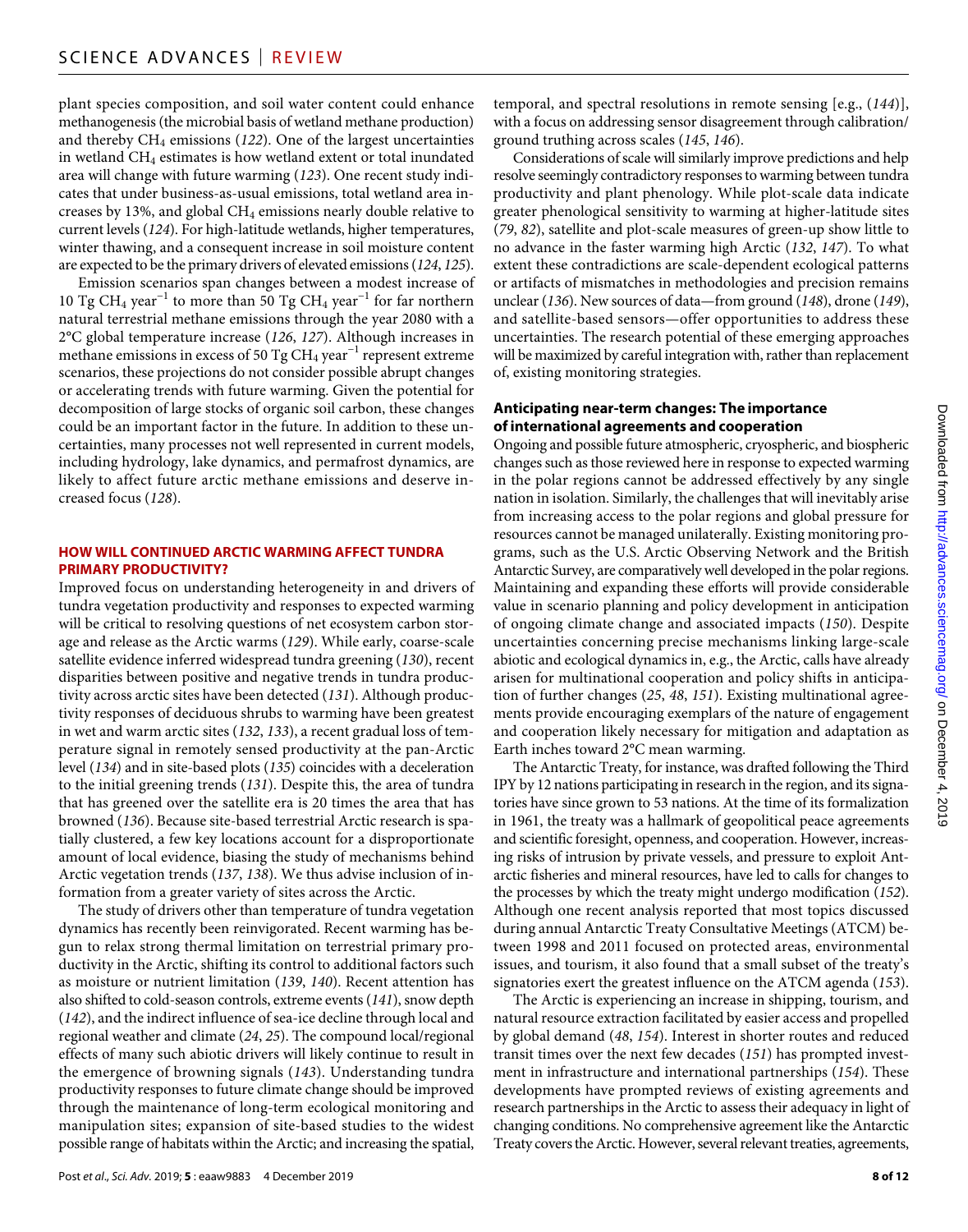and collaborations are in place. Three recent examples of increased international cooperation include (i) Arctic Science Ministerial meetings in Washington, D.C. (in 2016) and in Berlin, Germany (in 2018), with 26 nations and the European Union combining efforts to pool resources and capacity for arctic science; (ii) *The Agreement on Enhancing International Arctic Scientific Cooperation*, negotiated under the auspices of the Arctic Council and put into effect in 2018; and (iii) *The Agreement to Prevent Unregulated High Seas Fisheries in the Central Arctic Ocean* (*155*), a rare example of application of the precautionary principle. Given that very little is known about the marine resources and ecosystem conditions of the region beyond the national jurisdictions of the Arctic nations, it would be impossible to manage a commercial fishery in that region on a sustainable basis. These developments are encouraging and reflect increasing awareness of the rapid rate of change in the Arctic and the critical need to understand how those changes are affecting the region and the world.

The close of the Fourth IPY saw the publication of syntheses calling for increased international, multidisciplinary research collaboration to improve the prospects of foreseeing and mitigating consequences of future warming in the polar regions (*118*). Although these and other examples demonstrate some progress toward that goal over the ensuing decade, more can be done by the nations of the world to work together to advance meaningful scientific cooperation in the polar regions. In the absence of efforts to curb or reduce carbon emissions over the next two to four decades, warming, especially in the northern high latitudes, is likely to accelerate (*1*). Given the implications of this warming, it is essential to also accelerate efforts to better understand, prepare for, and be able to address the environmental, ecological, and societal changes that will result from continued high-latitude warming.

### **REFERENCES AND NOTES**

- 1. J. E. Overland, M. Wang, J. E. Walsh, J. C. Stroeve, Future arctic climate changes: Adaptation and mitigation time scales. *Earths Future* **2**, 68–74 (2014).
- 2. GISTEMPTeam, NASA Goddard Institute for Space Studies (2018); [https://science.gsfc.](https://science.gsfc.nasa.gov/earth/giss/) [nasa.gov/earth/giss/](https://science.gsfc.nasa.gov/earth/giss/).
- 3. J. Hansen, R. Ruedy, M. Sato, K. Lo, Global surface temperature change. *Rev. Geophys.* **48**, 2010RG000345 (2010).
- 4. Intergovernmental Panel on Climate Change, Climate Change 2014: Impacts, Adaptation, and Vulnerability, in *Contribution of Working Group II to the Fifth Assessment Report of the Intergovernmental Panel on Climate Change*, C. B. Field, V. R. Barros, D. J Dokken, K. J. Mach, M. D. Mastrandrea, T. E. Bilir, M. Chatterjee, K. L. Ebi, Y. O. Estrada, R. C. Genova, B. Girma, E. S. Kissel, A. N. Levy, S. MacCracken, P. R. Mastrandrea, L. L. White, Eds. (Cambridge Univ. Press, 2014), pp. 1132.
- 5. D. J. Ivy, S. Solomon, N. Calvo, D. W. J. Thompson, Observed connections of Arctic stratospheric ozone extremes to Northern Hemisphere surface climate. *Environ. Res. Lett.* **12**, 024004 (2017).
- 6. G. L. Manney, M. L. Santee, M. Rex, N. J. Livesey, M. C. Pitts, P. Veefkind, E. R. Nash, I. Wohltmann, R. Lehmann, L. Froidevaux, L. R. Poole, M. R. Schoeberl, D. P. Haffner, J. Davies, V. Dorokhov, H. Gernandt, B. Johnson, R. Kivi, E. Kyrö, N. Larsen, P. F. Levelt, A. Makshtas, C. T. McElroy, H. Nakajima, M. C. Parrondo, D. W. Tarasick, P. von der Gathen, K. A. Walker, N. S. Zinoviev, Unprecedented Arctic ozone loss in 2011. *Nature* **478**, 469–475 (2011).
- 7. J.-R. Shi, S.-P. Xie, L. D. Talley, Evolving relative importance of the Southern Ocean and North Atlantic in anthropogenic ocean heat uptake. *J. Climate* **31**, 7459–7479 (2018).
- 8. F. Sangiorgi, P. K. Bijl, S. Passchier, U. Salzmann, S. Schouten, R. McKay, R. D. Cody, J. Pross, T. van de Flierdt, S. M. Bohaty, R. Levy, T. Williams, C. Escutia, H. Brinkhuis, Southern Ocean warming and Wilkes Land ice sheet retreat during the mid-Miocene. *Nat. Commun.* **9**, 317 (2018).
- 9. M. Wang, J. E. Overland, A sea ice free summer Arctic within 30 years? *Geophys. Res. Lett.* **36**, 10.1029/2009GL037820 (2009).
- 10. J. C. Stroeve, M. C. Serreze, M. M. Holland, J. E. Kay, J. Malanik, A. P. Barrett, The Arctic's rapidly shrinking sea ice cover: A research synthesis. *Clim. Change* **110**, 1005–1027 (2012).
- 11. J. Maslanik, J. Stroeve, C. Fowler, W. Emery, Distribution and trends in Arctic sea ice age through spring 2011. *Geophys. Res. Lett.* **38**, (2011).
- 12. R. Lindsay, A. Schweiger, Arctic sea ice thickness loss determined using subsurface, aircraft, and satellite observations. *Cryosphere* **9**, 269–283 (2015).
- 13. J. C. Stroeve, T. Markus, L. Boisvert, J. Miller, A. Barrett, Changes in Arctic melt season and implications forsea ice loss. *Geophys. Res. Lett.* **41**, 1216–1225 (2014).
- 14. J. E. Walsh, W. L. Chapman, F. Fetterer, *Gridded Monthly Sea Ice Extent and Concentration* (National Snow and Ice Data Center, 2015).
- 15. J. C. Comiso, R. A. Gersten, L. V. Stock, J. Turner, G. J. Perez, K. Cho, Positive trend in the Antarctic sea ice cover and associated changes in surface temperature. *J. Climate* **30**, 2251–2267 (2017).
- 16. NSIDC, National Snow and Ice Data Center (2018);<https://nsidc.org/>.
- 17. J. Stroeve, D. Notz, Changing state of Arctic sea ice across all seasons. *Environ. Res. Lett.* **13**, 103001 (2018).
- 18. M. C. Serreze, J. Stroeve, Arctic sea ice trends, variability and implications for seasonal ice forecasting. *Philos. Trans. A Math. Phys. Eng. Sci.* **373**, 20140159 (2015).
- 19. D. Notz, J. Stroeve, Observed Arctic sea-ice loss directly follows anthropogenic CO<sub>2</sub> emission. *Science* **354**, 747–750 (2016).
- 20. J. C. Stroeve, V. Kattsov, A. Barrett, M. Serreze, T. Pavlova, M. Holland, W. N. Meier, Trends in Arctic sea ice extent from CMIP5, CMIP3 and observations. *Geophys. Res. Lett.* **39**, 10.1029/2012GL052676 (2012).
- 21. J. C. Stroeve, M. Serreze, S. Drobot, S. Gearheard, M. Holland, J. Maslanik, W. Meier, T. Scambos, Arctic sea ice extent plummets in 2007. *EOS Transactions* **89**, 13–14 (2008).
- 22. L. Zhang, H. Guo, L. Ji, L. Lei, C. Wang, D. Yan, B. Li, J. Li, Vegetation greenness trend (2000 to 2009) and the climate controls in theQinghai-Tibetan Plateau. *J. Appl. Remote Sens.* **7**, 073572 (2013).
- 23. E. Post, Implications of earlier sea ice melt for phenological cascades in arctic marine food webs. *Food Webs* **13**, 60–66 (2017).
- 24. M. Macias-Fauria, S. R. Karlsen, B. C. Forbes, Disentangling the coupling between sea ice and tundra productivity in Svalbard. *Sci. Rep.* **7**, 8586 (2017).
- 25. M. Macias-Fauria, E. Post, Effects ofsea ice on Arctic biota: An emerging crisis discipline. *Biol. Lett.* **14**, 20170702 (2018).
- 26. L. Tedesco, M. Vichi, E. Scoccimarro, Sea-ice algal phenology in a warmer Arctic. *Sci. Adv.* **5**, eaav4830 (2019).
- 27. K. E. Frey, K. R. Arrigo, R. R. Gradinger, Arctic Ocean primary productivity, in *Arctic Report Card: Update for 2011* (National Oceanic and Atmospheric Administration, 2011).
- 28. K. R. Arrigo, D. K. Perovich, R. S. Pickart, Z. W. Brown, G. L. vanDijken, K. E. Lowry, M. M. Mills, M. A. Palmer, W. M. Balch, F. Bahr, N. R. Bates, C. Benitez-Nelson, B. Bowler, E. Brownlee, J. K. Ehn, K. E. Frey, R. Garley, S. R. Laney, L. Lubelczyk, J. Mathis, A. Matsuoka, B. G. Mitchell, G. W. K. Moore, E. Ortega-Retuerta, S. Pal, C. M. Polashenski, R. A. Reynolds, B. Schieber, H. M. Sosik, M. Stephens, J. H. Swift, Massive phytoplankton blooms under Arctic sea ice. *Science* **336**, 1408 (2012).
- 29. K. L. Laidre, H. Stern, K. M. Kovacs, L. Lowry, S. E. Moore, E. V. Regehr, S. H. Ferguson, Ø. Wiig, P. Boveng, R. P. Angliss, E. W. Born, D. Litovka, L. Quakenbush, C. Lydersen, D. Vongraven, F. Ugarte, Arctic marine mammal population status, sea ice habitat loss, and conservation recommendations for the 21st century. *Conserv. Biol.* **29**, 724–737 (2015).
- 30. K. M. Kovacs, S. Moore, J. E. Overland, C. Lydersen, Impacts of changing sea-ice conditions on Arctic marine mammals. *Mar. Biodiversity* **41**, 181–194 (2011).
- 31. G. M. Durner, D. C. Douglas, R. M. Nielson, S. C. Amstrup, T. L. McDonald, I. Stirling, M. Mauritzen, E. W. Born, Ø. Wiig, E. DeWeaver, M. C. Serreze, S. E. Belikov, M. M. Holland, J. Maslanik, J. Aars, D. A. Bailey, A. E. Derocher, Predicting 21st-century polar bear habitat distribution from global climate models. *Ecol. Monogr.* **79**, 25–58 (2009).
- 32. T. C. Atwood, B. G. Marcot, D. C. Douglas, S. C. Amstrup, K. D. Rode, G. M. Durner, J. F. Bromaghin, Forecasting the relative influence of environmental and anthropogenic stressors on polar bears. *Ecosphere* **7**, e01370 (2016).
- 33. K. D. Rode, R. R. Wilson, E. V. Regehr, M. St. Martin, D. C. Douglas, J. Olson, increased land use by chukchi sea polar bears in relation to changing sea ice conditions. *PLOS ONE* **10**, e0142213 (2015).
- 34. J. F. Bromaghin, T. L. McDonald, I. Stirling, A. E. Derocher, E. S. Richardson, E. V. Regehr, D. C. Douglas, G. M. Durner, T. Atwood, S. C. Amstrup, Polar bear population dynamics in the southern Beaufort Sea during a period ofsea ice decline. *Ecol. Appl.* **25**, 634–651 (2015).
- 35. G. M. Durner, D. C. Douglas, S. E. Albeke, J. P. Whiteman, S. C. Amstrup, E. Richardson, R. R. Wilson, M. Ben-David, Increased Arctic sea ice drift alters adult female polar bear movements and energetics. *Glob. Chang. Biol.* **23**, 3460–3473 (2017).
- 36. A. M. Pagano, G. M. Durner, K. D. Rode, T. C. Atwood, S. N. Atkinson, E. Peacock, D. P. Costa, M. A. Owen, T. M. Williams, High-energy, high-fat lifestyle challenges an Arctic apex predator, the polar bear. *Science* **359**, 568–572 (2018).
- 37. J. P. Whiteman, H. J. Harlow, G. M. Durner, R. Anderson-Sprecher, S. E. Albeke, E. V. Regehr, S. C. Amstrup, M. Ben-David, Summer declines in activity and body temperature offer polar bears limited energy savings. *Science* **349**, 295–298 (2015).
- 38. C. V. Jay, A. S. Fischbach, A. A. Kochnev, Walrus areas of use in the Chukchi Sea during sparse sea ice cover. *Mar. Ecol. Prog. Ser.* **468**, 1–13 (2012).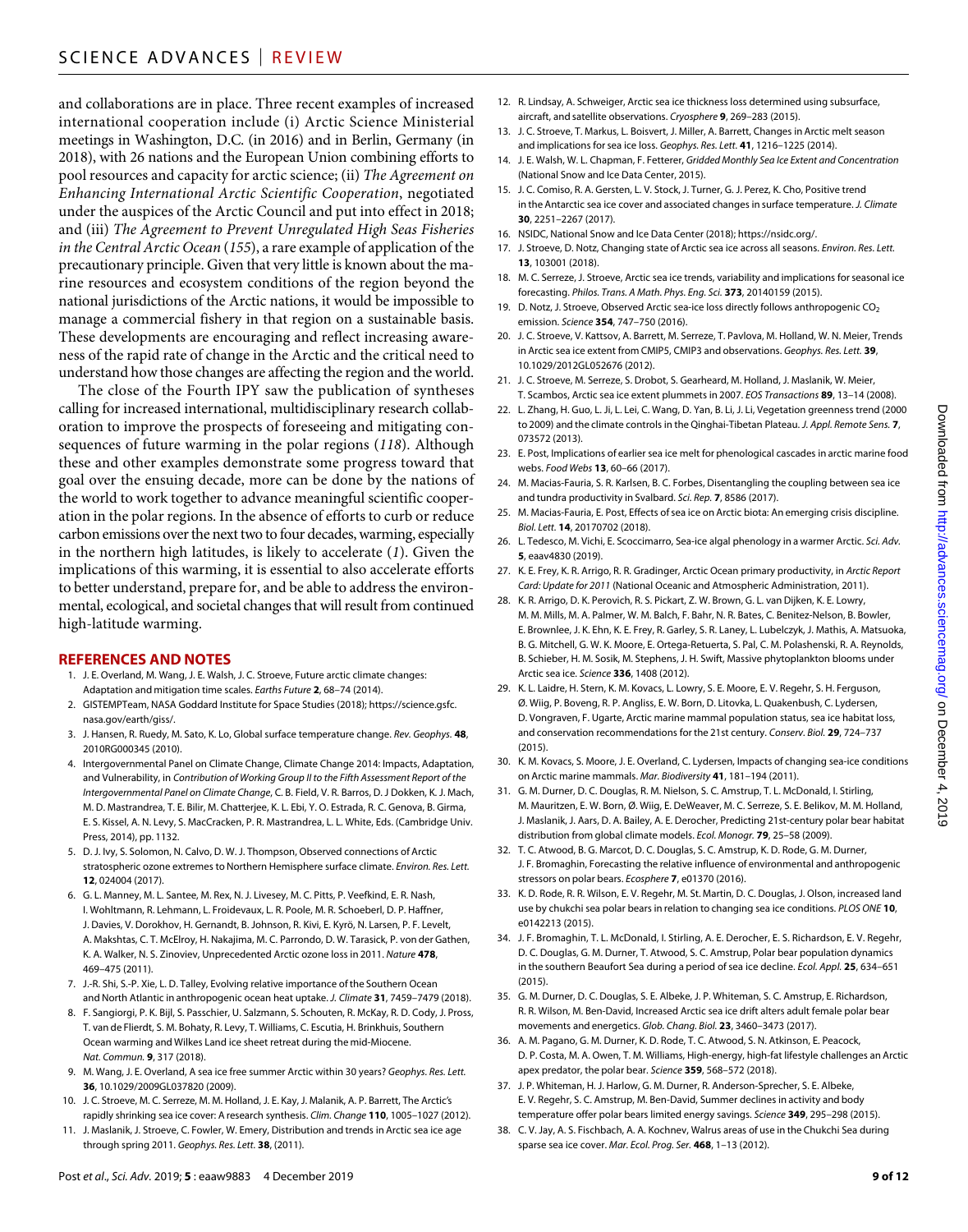- 39. J. Iacozza, S. H. Ferguson, Spatio-temporal variability ofsnow over sea ice in western Hudson Bay, with reference to ringed seal pup survival. *Polar Biol.* **37**, 817–832 (2014).
- 40. G. B. Stenson, M. O. Hammill, Can ice breeding seals adapt to habitat loss in a time of climate change? *Ices J. Marine Sci.* **71**, 1977–1986 (2014).
- 41. M. Kahru, V. Brotas, M. Manzano-Sarabia, B. G. Mitchell, Are phytoplankton blooms occurring earlier in the Arctic? *Glob. Chang. Biol.* **17**, 1733–1739 (2011).
- 42. J. C. George, M. L. Druckenmiller, K. L. Laidre, R. Suydam, B. Person, Bowhead whale body condition and links to summer sea ice and upwelling in the Beaufort Sea. *Prog. Oceanogr.* **136**, 250–262 (2015).
- 43. M. P. Heide-Jørgensen, K. L. Laidre, L. T. Quakenbush, J. J. Citta, The Northwest Passage opens for bowhead whales. *Biol. Lett.* **8**, 270–273 (2012).
- 44. S. E. Moore, Is it 'boom times' for baleen whales in the Pacific Arctic region? *Biol. Lett.* **12**, 20160251 (2016).
- 45. K. L. Laidre, M. P. Heide-Jørgensen, Spring partitioning of Disko Bay, West Greenland, by Arctic and Subarctic baleen whales. *Ices J. Marine Sci.* **69**, 1226–1233 (2012).
- 46. R. R. Reeves, P. J. Ewins, S. Agbayani, M. P. Heide-Jørgensen, K. M. Kovacs, C. Lydersen, R. Suydam, W. Elliott, G. Polet, Y. van Dijk, R. Blijleven, Distribution of endemic cetaceans in relation to hydrocarbon development and commercial shipping in a warming Arctic. *Mar. Policy* **44**, 375–389 (2014).
- 47. T. M. Williams, S. B. Blackwell, B. Richter, M. H. S. Sinding, M. P. Heide-Jorgensen, Paradoxical escape responses by narwhals (*Monodon monoceros*). *Science* **358**, 1329–1331 (2017).
- 48. E. Post, J. Brodie, Anticipating novel conservation risks of increased human access to remote regions with warming. *Clim. Chang. Responses* **2**, 2 (2015).
- 49. D. Coumou, G. Di Capua, S. Vavrus, L. Wang, S. Wang, The influence of Arctic amplification on mid-latitude summer circulation. *Nat. Commun.* **9**, 2959 (2018).
- 50. D. L. Swain, B. Langenbrunner, J. D. Neelin, A. Hall, Increasing precipitation volatility in twenty-first-century California. *Nat. Clim. Change* **8**, 427–433 (2018).
- 51. D. Coumou, J. Lehmann, J. Beckmann, The weakening summer circulation in the Northern Hemisphere mid-latitudes. *Science* **348**, 324–327 (2015).
- 52. D. Coumou, V. Petoukhov, S. Rahmstorf, S. Petri, H. J. Schellnhuber, Quasi-resonant circulation regimes and hemispheric synchronization of extreme weather in boreal summer. *Proc. Natl. Acad. Sci. U.S.A.* **111**, 12331–12336 (2014).
- 53. L. Sun, J. Perlwitz, M. Hoerling, What caused the recent "Warm Arctic, cold continents" trend pattern in winter temperatures? *Geophys. Res. Lett.* **43**, 5345–5352 (2016).
- 54. J. A. Francis, S. J. Vavrus, Evidence linking Arctic amplification to extreme weather in mid-latitudes. *Geophys. Res. Lett.* **39**, (2012).
- 55. J. A. Francis, S. J. Varvus, Evidence linking rapid Arctic warming to mid-latitude weather patterns. *Philos. Trans. R. Soc. A Math. Phys. Eng. Sci.* **373**, 20140170 (2015).
- 56. M. Mori, Y. Kosaka, M. Watanabe, H. Nakamura, M. Kimoto, A reconciled estimate of the influence of Arctic sea-ice loss on recent Eurasian cooling. *Nat. Clim. Change* **9**, 123–129 (2019).
- 57. M. E. Mann, S. Rahmstorf, K. Kornhuber, B. A. Steinman, S. K. Miller, D. Coumou, Influence of anthropogenic climate change on planetary wave resonance and extreme weather events. *Sci. Rep.* **7**, 45242 (2017).
- 58. M. E. Mann, S. Rahmstorf, K. Kornhuber, B. A. Steinman, S. K. Miller, S. Petri, D. Coumou, Projected changes in persistent extreme summer weather events: The role of quasiresonant amplification. *Sci. Adv.* **4**, eaat3272 (2018).
- 59. D. Griffin, K. J. Anchukaitis, How unusual is the 2012-2014 California drought? *Geophys. Res. Lett.* **41**, 9017–9023 (2014).
- 60. J. O. Sewall, L. C. Sloan, Disappearing Arctic sea ice reduces available water in the American west. *Geophys. Res. Lett.* **31**, 10.1029/2003GL019133 (2004).
- 61. D. L. Swain, M. Tsiang, M. Haugen, D. Singh, A. Charland, B. Rajaratnam, N. Diffenbaugh, The extraordinary California drought of 2013/14: Character, context, and the role of climate change. *Bull. Am. Meteorol. Soc.* **95**, S3–S7 (2014).
- 62. J.A. Church, P.U. Clark, A. Cazenave, J. M. Gregory, S.Jevrejeva, A. Levermann, M.A. Merrifield, G. A. Milne, R. S. Nerem, P. D. Nunn, A. J. Payne, W. T. Pfeffer, D. Stammer, A. S. Unnikrishnan, 2013, Sea level change, in *Climate Change 2013: The Physical Science Basis. Contribution of Working Group I to the Fifth Assessment Report of the Intergovernmental Panel on Climate Change*, T. F. Stocker et al., Eds. (Cambridge Univ. Press, 2013).
- 63. M. Oppenheimer, R. B. Alley, How high will the seas rise? *Science* **354**, 1375–1377 (2016).
- 64. A. Shepherd, S. Nowicki, Improvements inice-sheet sea-level projections. *Nature Clim. Change* **7**, 672–674 (2017).
- 65. S. J. Koenig, R. M. DeConto, D. Pollard, Impact of reduced Arctic sea ice on Greenland ice sheet variability in a warmer than present climate. *Geophys. Res. Lett.* **41**, 3933–3942 (2014).
- 66. S. Rahmstorf, J. E. Box, G. Feulner, M. E. Mann, A. Robinson, S. Rutherford, E. J. Schaffernicht, Exceptional twentieth-century slowdown in Atlantic Ocean overturning circulation. *Nat. Clim. Change* **5**, 475–480 (2015).
- 67. D. H. Roberts, B. R. Rea, T. P. Lane, C. Schnabel, A. Rodes, New constraints on Greenland ice sheet dynamics during the last glacial cycle: Evidence from the Uummannaq ice stream system. *J. Geophys. Res. Earth Surface* **118**, 519–541 (2013).
- 68. I. Joughin, B. E. Smith, I. M. Howat, D. Floricioiu, R. B. Alley, M. Truffer, M. Fahnestock, Seasonal to decadal scale variations in the surface velocity of Jakobshavn Isbrae, Greenland: Observation and model-based analysis. *J. Geophys. Res.* **117**, 10.1029/2011JF002110 (2012).
- 69. J. L. Bamber, M. J. Siegert, J. A. Griggs, S. J. Marshall, G. Spada, Paleofluvial mega-canyon beneath the central greenland ice sheet. *Science* **341**, 997–999 (2013).
- 70. J. M. Schaefer, R. C. Finkel, G. Balco, R. B. Alley, M. W. Caffee, J. P. Briner, N. E. Young, A. J. Gow, R. Schwartz, Greenland was nearly ice-free for extended periods during the Pleistocene. *Nature* **540**, 252–255 (2016).
- 71. R. B. Alley, S. Anandakrishnan, K. Christianson, H. J. Horgan, A. Muto, B. R. Parizek, Oceanic forcing of ice-sheet retreat: West Antartica and more. *Annu. Rev. Earth Planet. Sci.* **43**, 207–231 (2015).
- 72. R. M. DeConto, D. Pollard, Contribution of Antarctica to past and future sea-level rise. *Nature* **531**, 591–597 (2016).
- 73. D. Pollard, W. Chang, M. Haran, P. Applegate, R. DeConto, Large ensemble modeling of the last deglacial retreat of the West Antarctic Ice Sheet: Comparison ofsimple and advanced statistical techniques. *Geosci. Model Dev.* **9**, 1697–1723 (2016).
- 74. M. J. Wolovick, J. C. Moore, Stopping the flood: Could we use targeted geoengineering to mitigate sea level rise? *Cryosphere* **12**, 2955–2967 (2018).
- 75. T. A. Scambos, R. E. Bell, R. B. Alley, S. Anandakrishnan, D. H. Bromwich, K. Brunt, K. Christianson, T. Creyts, S. B. Das, R. DeConto, P. Dutrieux, H. A. Fricker, D. Holland, J. MacGregor, B. Medley, J. P. Nicolas, D. Pollard, M. R. Siegfried, A. M. Smith, E. J. Steig, L. D. Trusel, D. G. Vaughan, P. L. Yager, How much, how fast?: A science review and outlook for research on the instability of Antarctica's Thwaites Glacier in the 21st century. *Global Planet. Change* **153**, 16–34 (2017).
- 76. J. C. Moore, R. Gladstone, T. Zwinger, M. Wolovick, Geoengineer polar glaciers to slow sea-level rise. *Nature* **555**, 303–305 (2018).
- 77. T. L. Edwards, M. A. Brandon, G. Durand, N. R. Edwards, N. R. Golledge, P. B. Holden, I. J. Nias, A. J. Payne, C. Ritz, A. Wernecke, Revisiting Antarctic ice loss due to marine ice-cliff instability. *Nature* **566**, 58–64 (2019).
- 78. N. R. Golledge, E. D. Keller, N. Gomez, K. A. Naughten, J. Bernales, L. D. Trusel, T. L. Edwards, Global environmental consequences of twenty-first-century ice-sheet melt. *Nature* **566**, 65–72 (2019).
- 79. E. Post, B. A. Steinman, M. E. Mann, Acceleration of phenological advance and warming with latitude over the past century. *Sci. Rep.* **8**, 3927 (2018).
- 80. J. G. Ernakovich, K. A. Hopping, A. B. Berdanier, R. T. Simpson, E. J. Kachergis, H. Steltzer, M. D. Wallenstein, Predicted responses of arctic and alpine ecosystems to altered seasonality under climate change. *Glob. Chang. Biol.* **20**, 3256–3269 (2014).
- 81. J. S. Prevéy, C. Rixen, N. Rüger, T. T. Høye, A. D. Bjorkman, I. H. Myers-Smith, S. C. Elmendorf, I. W. Ashton, N. Cannone, C. L. Chisholm, K. Clark, E. J. Cooper, B. Elberling, A. M. Fosaa, G. H. R. Henry, R. D. Hollister, I. S. Jónsdóttir, K. Klanderud, C. W. Kopp, E. Lévesque, M. Mauritz, U. Molau, S. M. Natali, S. F. Oberbauer, Z. A. Panchen, E. Post, S. B. Rumpf, N. M. Schmidt, E. Schuur, P. R. Semenchuk, J. G. Smith, K. N. Suding, Ø. Totland, T. Troxler, S. Venn, C.-H. Wahren, J. M. Welker, S. Wipf, Warming shortens flowering seasons of tundra plant communities. *Nat. Ecol. Evol.* **3**, 45–52 (2019).
- 82. J. Prevéy, M. Vellend, N. Rüger, R. D. Hollister, A. D. Bjorkman, I. H. Myers-Smith, S. C. Elmendorf, K. Clark, E. J. Cooper, B. Elberling, A. M. Fosaa, G. H. R. Henry, T. T. Høye, I. S. Jónsdóttir, K. Klanderud, E. Lévesque, M. Mauritz, U. Molau, S. M. Natali, S. F. Oberbauer, Z. A. Panchen, E. Post, S. B. Rumpf, N. M. Schmidt, E. A. G. Schuur, P. R. Semenchuk, T. Troxler, J. M. Welker, C. Rixen, Greater temperature sensitivity of plant phenology at colder sites: Implications for convergence across northern latitudes. *Glob. Chang. Biol.* **23**, 2660–2671 (2017).
- 83. J. T. Kerby, E. Post, Advancing plant phenology and reduced herbivore production in a terrestrial system associated with sea ice decline. *Nat. Commun.* **4**, 2514 (2013).
- 84. T. T. Høye, E. Post, N. M. Schmidt, K. Trojelsgaard, M. C. Forchhammer, Shorter flowering seasons and declining abundance of flower visitors in a warmer Arctic. *Nat. Clim. Change* **3**, 759–763 (2013).
- 85. L. McKinnon, M. Picotin, E. Bolduc, C. Juillet, J. Bety, Timing of breeding, peak food availability, and effects of mismatch on chick growth in birds nesting in the High Arctic. *Canadian J. Zool.* **90**, 961–971 (2012).
- 86. J. Kerby, E. Post, Capital and income breeding traits differentiate trophic matchmismatch dynamics in large herbivores. *Philos. Trans. R. Soc. Lond. B Biol. Sci.* **368**, 20120484 (2013).
- 87. E. Post, *Ecology of Climate Change: The Importance of Biotic Interactions* (Princeton Univ. Press, 2013).
- 88. L. O. Mortensen, C. Moshøj, M. C. Forchhammer, Density and climate influence seasonal population dynamics in an Arctic ungulate. *Arctic Antarctic Alpine Res.* **48**, 523–530 (2016).
- 89. E. Post, E. Beyen, P. S. Bøving, R. C. Higgins, C. John, J. Kerby, C. Pedersen, D. A. Watts, Unusual late July observation of a fledgling Lapland longspur in low arctic Greenland following the cool spring of 2018. *Arctic Sci.* **6**, 161–166 (2019).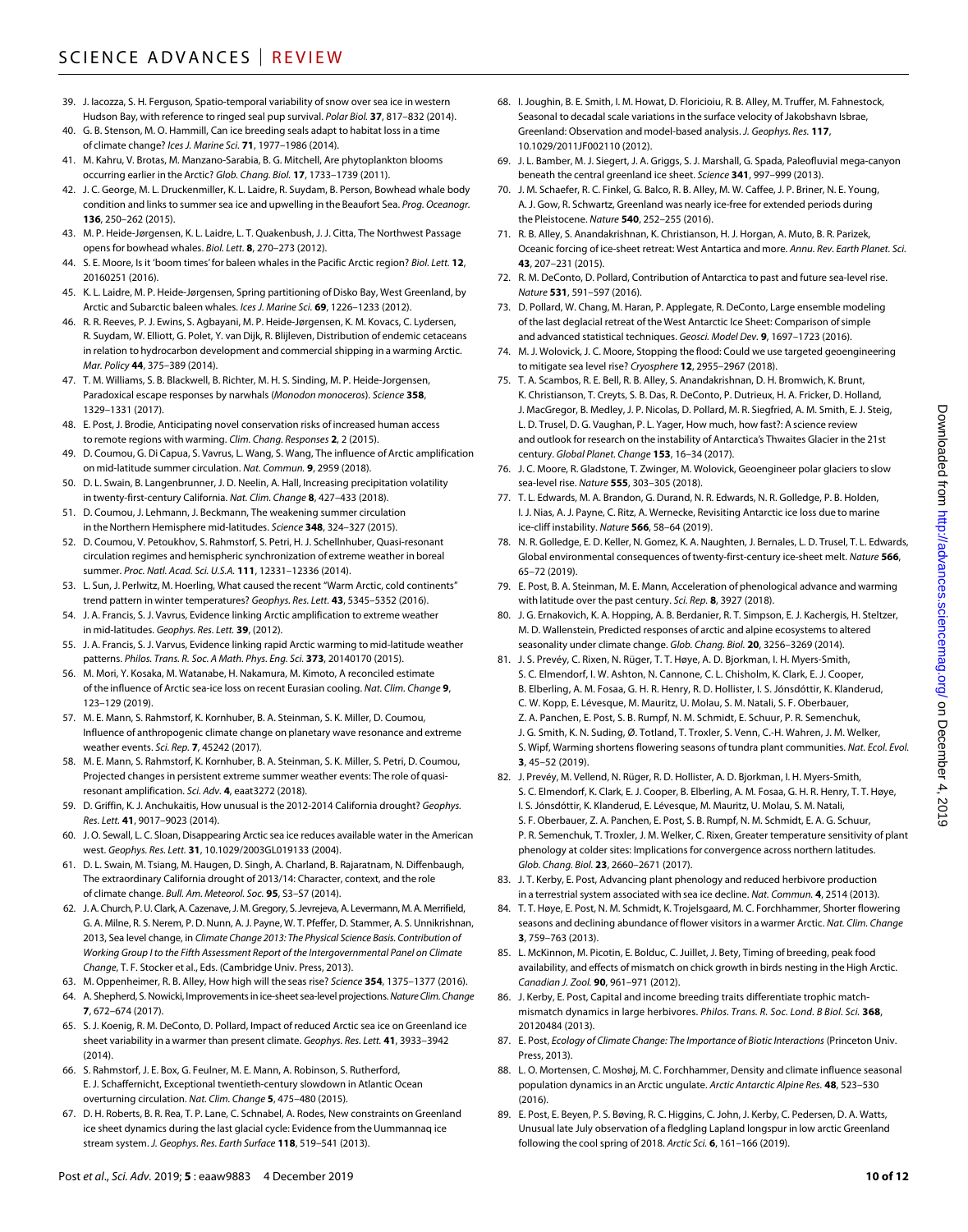- 90. A. M. Iler, T. T. Høye, D. W. Inouye, N. M. Schmidt, Nonlinear flowering responses to climate: Are species approaching their limits of phenological change? *Philos. Trans. R. Soc. B Biol. Sci.* **368**, 20120489 (2013).
- 91. M. Väisänen, H. Ylänne, E. Kaarlejärvi, S. Sjögersten, J. Olofsson, N. Crout, S. Stark, Consequences of warming on tundra carbon balance determined by reindeer grazing history. *Nat. Clim. Change* **4**, 384–388 (2014).
- 92. S. M. P. Cahoon, P. F. Sullivan, E. Post, J. W. Welker, Large herbivores limit CO<sub>2</sub> uptake and suppress carbon cycle responses to warming in West Greenland. *Glob. Chang. Biol.* **18**, 469–479 (2012).
- 93. J. Olofsson, H. Tommervik, T. V. Callaghan, Vole and lemming activity observed from space. *Nat. Clim. Change* **2**, 880–883 (2012).
- 94. M. te Beest, J. Sitters, C. B. Menard, J. Olofsson, Reindeer grazing increases summer albedo by reducing shrub abundance in Arctic tundra. *Environ. Res. Lett.* **11**, 125013 (2016).
- 95. E. Post, Erosion of community diversity and stability by herbivore removal under warming. *Proc. R. Soc. B Biol. Sci.* **280**, 10.1098/rspb.2012.2722 (2013).
- 96. E. Kaarlejärvi, A. Eskelinen, J. Olofsson, Herbivores rescue diversity in warming tundra by modulating trait-dependent species losses and gains. *Nat. Commun.* **8**, 2283 (2017).
- 97. P. Fauchald, T. Park, H. Tømmervik, R. Myneni, V. H. Hausner, Arctic greening from warming promotes declines in caribou populations. *Sci. Adv.* **3**, e1601365 (2017).
- 98. A. D. Bjorkman, I. H. Myers-Smith, S. C. Elmendorf, S. Normand, N. Rüger, P. S. A. Beck, A. Blach-Overgaard, D. Blok, J. H. C. Cornelissen, B. C. Forbes, D. Georges, S. J. Goetz, K. C. Guay, G. H. R. Henry, J. HilleRisLambers, R. D. Hollister, D. N. Karger, J. Kattge, P. Manning, J. S. Prevéy, C. Rixen, G. Schaepman-Strub, H. J. D. Thomas, M. Vellend, M. Wilmking, S. Wipf, M. Carbognani, L. Hermanutz, E. Lévesque, U. Molau, A. Petraglia, N. A. Soudzilovskaia, M. J. Spasojevic, M. Tomaselli, T. Vowles, J. M. Alatalo, H. D. Alexander, A. Anadon-Rosell, S. Angers-Blondin, M. te Beest, L. Berner, R. G. Björk, A. Buchwal, A. Buras, K. Christie, E. J. Cooper, S. Dullinger, B. Elberling, A. Eskelinen, E. R. Frei, O. Grau, P. Grogan, M. Hallinger, K. A. Harper, M. M. P. D. Heijmans, J. Hudson, K. Hülber, M. Iturrate-Garcia, C. M. Iversen, F. Jaroszynska, J. F. Johnstone, R. H. Jørgensen, E. Kaarlejärvi, R. Klady, S. Kuleza, A. Kulonen, L. J. Lamarque, T. Lantz, C. J. Little, J. D. M. Speed, A. Michelsen, A. Milbau, J. Nabe-Nielsen, S. S. Nielsen, J. M. Ninot, S. F. Oberbauer, J. Olofsson, V. G. Onipchenko, S. B. Rumpf, P. Semenchuk, R. Shetti, L. S. Collier, L. E. Street, K. N. Suding, K. D. Tape, A. Trant, U. A. Treier, J.-P. Tremblay, M. Tremblay, S. Venn, S. Weijers, T. Zamin, N. Boulanger-Lapointe, W. A. Gould, D. S. Hik, A. Hofgaard, I. S. Jónsdóttir, J. Jorgenson, J. Klein, B. Magnusson, C. Tweedie, P. A. Wookey, M. Bahn, B. Blonder, P. M. van Bodegom, B. Bond-Lamberty, G. Campetella, B. E. L. Cerabolini, F. Stuart Chapin III, W. K. Cornwell, J. Craine, M. Dainese, F. T. de Vries, S. Díaz, B. J. Enquist, W. Green, R. Milla, Ü. Niinemets, Y. Onoda, J. C. Ordoñez, W. A. Ozinga, J. Penuelas, H. Poorter, P. Poschlod, P. B. Reich, B. Sandel, B. Schamp, S. Sheremetev, E. Weiher, Plant functional trait change across a warming tundra biome. *Nature* **562**, 57–62 (2018).
- 99. M. Macias-Fauria, B. C. Forbes, P. Zetterberg, T. Kumpula, Eurasian Arctic greening reveals teleconnections and the potential forstructurally novel ecosystems. *Nat. Clim. Change* **2**, 613–618 (2012).
- 100. B. C. Forbes, T. Kumpula, N. Meschtyb, R. Laptander, M. Macias-Fauria, P. Zetterberg, M. Verdonen, A. Skarin, K. Y. Kim, L. N. Boisvert, J. C. Stroeve, A. Bartsch, Sea ice, rain-on-snow and tundra reindeer nomadism inArctic Russia. *Biol. Lett.* **12**, 20160466 (2016).
- 101. Anonymous, "Report on the socio-economic situation of the Yamalskii District in the year 2016 (Yar Sale, Yunnan Observatories, Department of Economics, Municipal Administration, in Russian, 2017).
- 102. A. K. Liljedahl, J. Boike, R. P. Daanen, A. N. Fedorov, G. V. Frost, G. Grosse, L. D. Hinzman, Y. Iijma, J. C. Jorgenson, N. Matveyeva, M. Necsoiu, M. K. Raynolds, V. E. Romanovsky, J. Schulla, K. D. Tape, D. A. Walker, C. J. Wilson, H. Yabuki, D. Zona, Pan-Arctic ice-wedge degradation in warming permafrost and its influence on tundra hydrology. *Nat. Geosci.* **9**, 312–318 (2016).
- 103. N. J. C. Tyler, Climate, snow, ice, crashes, and declines in populations of reindeer and caribou (Rangifer tarandus L.). *Ecol. Monogr.* **80**, 197–219 (2010).
- 104. N. J. C. Tyler, M. C. Forchhammer, N. A. Øritsland, Nonlinear effects of climate and density in the dynamics of a fluctuating population of reindeer. *Ecology* **89**, 1675–1686 (2008).
- 105. S. D. Albon, R. J. Irvine, O. Halvorsen, R. Langvatn, L. E. Loe, E. Ropstad, V. Veiberg, R. van der Wal, E. M. Bjørkvoll, E. I. Duff, B. B. Hansen, A. M. Lee, T. Tveraa, A. Stien, Contrasting effects of summer and winter warming on body mass explain population dynamics in a food-limited Arctic herbivore. *Glob. Chang. Biol.* **23**, 1374–1389 (2016).
- 106. B. C. Forbes, F. Stammler, T. Kumpula, N. Meschtyb, A. Pajunen, E. Kaarlejärvi, High resilience in the Yamal-Nenets social–ecological system, West Siberian Arctic, Russia. *Proc. Natl. Acad. Sci. U.S.A.* **106**, 22041–22048 (2009).
- 107. E. J. Steig, D. P. Schneider, S. D. Rutherford, M. E. Mann, J. C. Comiso, D. T. Shindell, Warming of the Antarctic ice-sheet surface since the 1957 International Geophysical Year. *Nature* **457**, 459–462 (2009).
- 108. M. N. Gooseff, J. E. Barrett, B. J. Adams, P. T. Doran, A. G. Fountain, W. B. Lyons, D. M. McKnight, J. C. Priscu, E. R. Sokol, C. Takacs-Vesbach, M. L. Vandegehuchte, R. A. Virginia, D. H. Wall, Decadal ecosystem response to an anomalous melt season in a polar desert in Antarctica. *Nat. Ecol. Evol.* **1**, 1334–1338 (2017).
- 109. A. G. Fountain, G. Saba, B. Adams, P. Doran, W. Fraser, M. Gooseff, M. Obryk, J. C. Priscu, S. Stammerjohn, R. A. Virginia, The impact of a large-scale climate event on Antarctic ecosystem processes. *Bioscience* **66**, 848–863 (2016).
- 110. J. R. Lee, B. Raymond, T. J. Bracegirdle, I. Chadès, R. A. Fuller, J. D. Shaw, A. Terauds, Climate change drives expansion of Antarctic ice-free habitat. *Nature* **547**, 49–54 (2017).
- 111. S. L. Chown, A. Clarke, C. I. Fraser, S. C. Cary, K. L. Moon, M. A. McGeoch, The changing form of Antarctic biodiversity. *Nature* **522**, 427–434 (2015).
- 112. G. A. Duffy, B. W. T. Coetzee, G. Latombe, A. H. Akerman, M. A. McGeoch, S. L. Chown, Barriers to globally invasive species are weakening across the Antarctic. *Diver. Distrib.* **23**, 982–996 (2017).
- 113. O. Schofield, H. W. Ducklow, D. G. Martinson, M. P. Meredith, M. A. Moline, W. R. Fraser, How Do Polar Marine Ecosystems Respond to Rapid Climate Change? *Science* **328**, 1520–1523 (2010).
- 114. R. Cristofari, X. Liu, F. Bonadonna, Y. Cherel, P. Pistorius, Y. le Maho, V. Raybaud, N. C. Stenseth, C. le Bohec, E. Trucchi, Climate-driven range shifts of the king penguin in a fragmented ecosystem. *Nat. Clim. Change* **8**, 245–251 (2018).
- 115. C. I. Fraser, A. K. Morrison, A. M. C. Hogg, E. C. Macaya, E. van Sebille, P. G. Ryan, A. Padovan, C. Jack, N. Valdivia, J. M. Waters, Antarctica's ecological isolation will be broken by storm-driven dispersal and warming. *Nat. Clim. Change* **8**, 704–708 (2018).
- 116. W. W. Grimaldi, P. J. Seddon, P. O. Lyver, S. Nakagawa, D. M. Tompkins, Infectious diseases of Antarctic penguins: Current status and future threats. *Polar Biol.* **38**, 591–606 (2015).
- 117. J. E. Walsh, A comparison of Arctic and Antarctic climate change, present and future. *Antarct. Sci.* **21**, 179–188 (2009).
- 118. E. Post, M. C. Forchhammer, M. S. Bret-Harte, T. V. Callaghan, T. R. Christensen, B. Elberling, A. D. Fox, O. Gilg, D. S. Hik, T. T. Hoye, R. A. Ims, E. Jeppesen, D. R. Klein, J. Madsen, A. D. McGuire, S. Rysgaard, D. E. Schindler, I. Stirling, M. P. Tamstorf, N. J. C. Tyler, R. van der Wal, J. Welker, P. A. Wookey, N. M. Schmidt, P. Aastrup, Ecological dynamics across the Arctic associated with recent climate change. *Science* **325**, 1355–1358 (2009).
- 119. L. Meng, P. G. M. Hess, N. M. Mahowald, J. B. Yavitt, W. J. Riley, Z. M. Subin, D. M. Lawrence, S. C. Swenson, J. Jauhiainen, D. R. Fuka, Sensitivity of wetland methane emissions to model assumptions: Application and model testing against site observations. *Biogeosciences* **9**, 2793–2819 (2012).
- 120. G. Hugelius, C. Tarnocai, G. Broll, J. G. Canadell, P. Kuhry, D. K. Swanson, The Northern Circumpolar Soil carbon database: Spatially distributed datasets ofsoil coverage and soil carbon storage in the northern permafrost regions. *Earth Syst. Sci. Data* **5**, 3–13 (2013).
- 121. Arctic Monitoring and Assessment Programme (AMAP), *Snow, Water, Ice and Permafrost in the Arctic (SWIPA) 2017* (AMAP, 2017), pp. 269.
- 122. L. Ström, T. Tagesson, M. Mastepanov, T. R. Christensen, Presence of *Eriophorum scheuchzeri* enhances substrate availability and methane emission in an Arctic wetland. *Soil Biol. Biochem.* **45**, 61–70 (2012).
- 123. T. R. Christensen, K. van Huissteden, T. Sachs, in *AMAP Assessment 2015: Methane as an Arctic climate forcer (Arctic Monitoring and Assessment Programme*, 2015), pp. 15–26.
- 124. Z. Zhang, N. E. Zimmermann, A. Stenke, X. Li, E. L. Hodson, G. Zhu, C. Huang, B. Poulter, Emerging role of wetland methane emissions in driving 21st century climate change. *Proc. Natl. Acad. Sci. U.S.A.* **114**, 9647–9652 (2017).
- 125. T. R. Christensen, in *Methane and climate change*, D. Reay, P. Smith, A. van Amstel, Eds. (Earthscan, 2010), pp. 27–41.
- 126. W. Zhang, C. Jansson, P. A. Miller, B. Smith, P. Samuelsson, Biogeophysical feedbacks enhance the Arctic terrestrial carbon sink in regional Earth system dynamics. *Biogeosciences* **11**, 5503–5519 (2014).
- 127. T. R. Christensen, V. K. Arora, M. Gauss, L. Höglund-Isaksson, F.-J. W. Parmentier, Tracing the climate signal: Mitigation of anthropogenic methane emissions can outweigh a large Arctic natural emission increase. *Sci. Rep.* **9**, 1146 (2019).
- 128. T. R. Christensen, S. Rsgaard, J. Bendsten, B. Else, R. N. Glud, K. van Huissteden, J. E. Vonk, Arctic carbon cycling in AMAP, in *Snow, Water, Ice and Permafrost in the Arctic (SWIPA) 2017* (Arctic Monitoring and Assessment Programme, 2017), pp. 203–218.
- 129. A. D. McGuire, D. M. Lawrence, C. Koven, J. S. Clein, E. Burke, G. Chen, E. Jafarov, A. H. MacDougall, S. Marchenko, D. Nicolsky, S. Peng, A. Rinke, P. Ciais, I. Gouttevin, D. J. Hayes, D. Ji, G. Krinner, J. C. Moore, V. Romanovsky, C. Schädel, K. Schaefer, E. A. G. Schuur, Q. Zhuang, Dependence of the evolution of carbon dynamics in the northern permafrost region on the trajectory of climate change. *Proc. Natl. Acad. Sci. U.S.A.* **115**, 3882–3887 (2018).
- 130. M. K. Raynolds, D. A. Walker, H. E. Epstein, J. E. Pinzon, C. J. Tucker, A new estimate oftundra-biome phytomass from trans-Arctic field data andAVHRR NDVI. *Remote Sens. Lett.* **3**, 403–411 (2011).
- 131. H. Epstein, Tundra greenness. *Bull. Am. Meteorol. Soc.* **98**, S145–S147 (2017).
- 132. I. H. Myers-Smith, S. C. Elmendorf, P. S. A. Beck, M. Wilmking, M. Hallinger, D. Blok, K. D. Tape, S. A. Rayback, M. Macias-Fauria, B. C. Forbes, J. D. M. Speed, N. Boulanger-Lapointe, C. Rixen, E. Lévesque, N. M. Schmidt, C. Baittinger, A. J. Trant, L. Hermanutz, L. S. Collier, M. A. Dawes, T. C. Lantz, S. Weijers, R. H. Jørgensen, A. Buchwal, A. Buras, A. T. Naito, V. Ravolainen, G. Schaepman-Strub, J. A. Wheeler, S. Wipf, K. C. Guay, D. S. Hik, M. Vellend,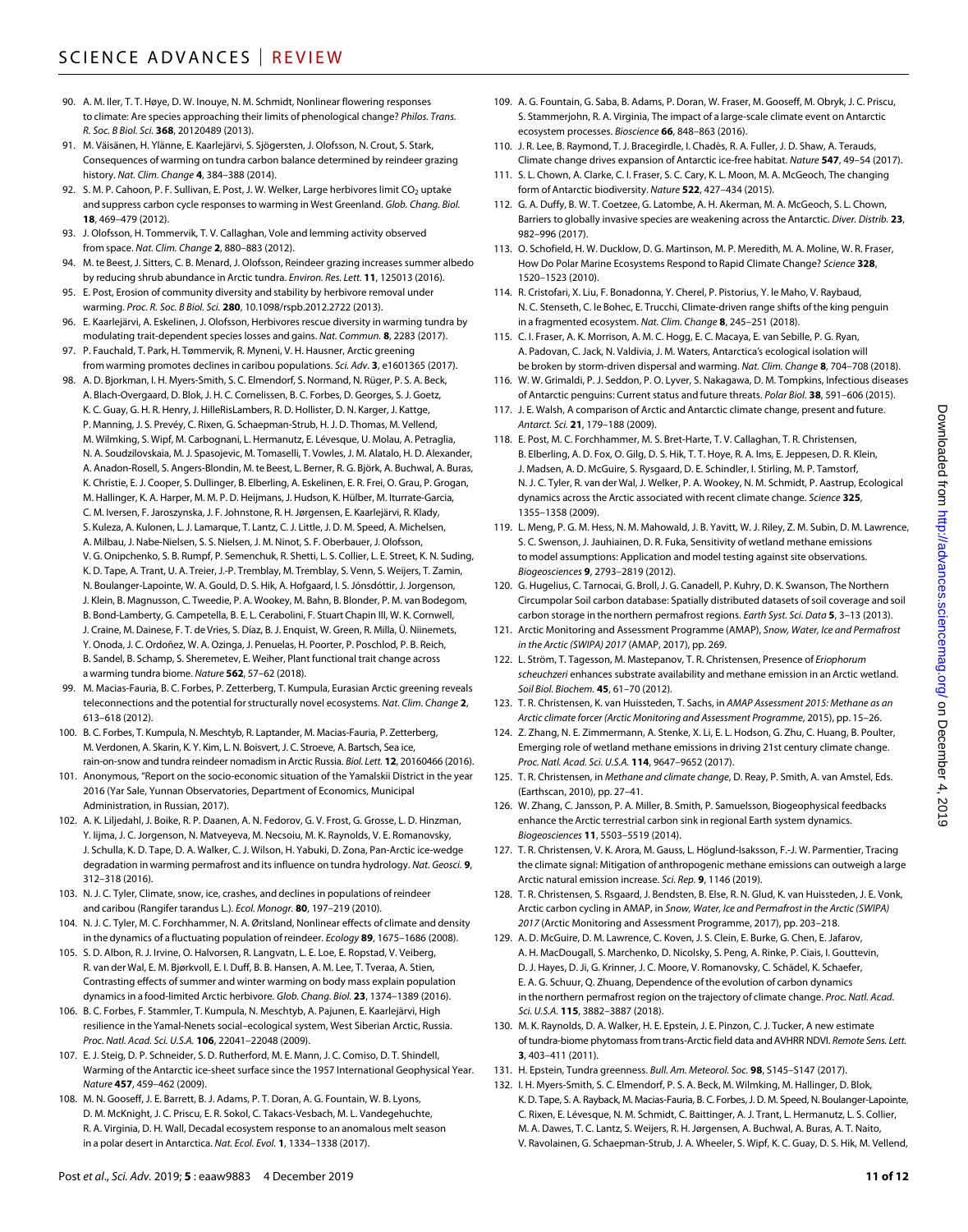Climate sensitivity ofshrub growth across the tundra biome. *Nat. Clim. Change* **5**, 887–891 (2015).

- 133. S. C. Elmendorf, G. H. R. Henry, R. D. Hollister, R. G. Björk, A. D. Bjorkman, T. V. Callaghan, L. S. Collier, E. J. Cooper, J. H. C. Cornelissen, T. A. Day, A. M. Fosaa, W. A. Gould, J. Grétarsdóttir, J. Harte, L. Hermanutz, D. S. Hik, A. Hofgaard, F. Jarrad, I. S. Jónsdóttir, F. Keuper, K. Klanderud, J. A. Klein, S. Koh, G. Kudo, S. I. Lang, V. Loewen, J. L. May, J. Mercado, A. Michelsen, U. Molau, I. H. Myers-Smith, S. F. Oberbauer, S. Pieper, E. Post, C. Rixen, C. H. Robinson, N. M. Schmidt, G. R. Shaver, A. Stenström, A. Tolvanen, Ø. Totland, T. Troxler, C. H. Wahren, P. J. Webber, J. M. Welker, P. A. Wookey, Global assessment of experimental climate warming on tundra vegetation: Heterogeneity over space and time. *Ecol. Lett.* **15**, 164–175 (2012).
- 134. S. L. Piao, H. Nan, C. Huntingford, P. Ciais, P. Friedlingstein, S. Sitch, S. Peng, A. Ahlström, J. G. Canadell, N. Cong, S. Levis, P. E. Levy, L. Liu, M. R. Lomas, J. Mao, R. B. Myneni, P. Peylin, B. Poulter, X. Shi, G. Yin, N. Viovy, T. Wang, X. Wang, S. Zaehle, N. Zeng, Z. Zeng, A. Chen, Evidence for a weakening relationship between interannual temperature variability and northern vegetation activity. *Nat. Commun.* **5**, 5108 (2014).
- 135. K. S. Kremers, R. D. Hollister, S. F. Oberbauer, Diminished response of Arctic plants to warming over time. *PLOS ONE* **10**, e0116586 (2015).
- 136. T. Park, S. Ganguly, H. Tømmervik, E. S. Euskirchen, K. A. Høgda, S. R. Karlsen, V. Brovkin, R. R. Nemani, R. B. Myneni, Changes in growing season duration and productivity of northern vegetation inferred from long-term remote sensing data. *Environ. Res. Lett.* **11**, 084001 (2016).
- 137. D. B. Metcalfe, T. D. G. Hermans, J. Ahlstrand, M. Becker, M. Berggren, R. G. Björk, M. P. Björkman, D. Blok, N. Chaudhary, C. Chisholm, A. T. Classen, N. J. Hasselquist, M. Jonsson, J. A. Kristensen, B. B. Kumordzi, H. Lee, J. R. Mayor, J. Prevéy, K. Pantazatou, J. Rousk, R. A. Sponseller, M. K. Sundqvist, J. Tang, J. Uddling, G. Wallin, W. Zhang, A. Ahlström, D. E. Tenenbaum, A. M. Abdi, Patchy field sampling biases understanding of climate change impacts across the Arctic. *Nat. Ecol. Evol.* **2**, 1443–1448 (2018).
- 138. A. C. Martin, E. S. Jeffers, G. Petrokofsky, I. Myers-Smith, M. Macias-Fauria, Shrub growth and expansion in the Arctic tundra: An assessment of controlling factors using an evidence-based approach. *Environ. Res. Lett.* **12**, 085007 (2017).
- 139. M. Forchhammer, Sea-ice induced growth decline in Arctic shrubs. *Biol. Lett.* **13**, 20170122 (2017).
- 140. C. M. Gamm, P. F. Sullivan, A. Buchwal, R. J. Dial, A. B. Young, D. A. Watts, S. M. P. Cahoon, J. M. Welker, E. Post, Declining growth of deciduous shrubs in the warming climate of continental western Greenland. *J. Ecol.* **106**, 640–654 (2018).
- 141. J. W. Bjerke *et al.*, Understanding the drivers of extensive plant damage in boreal and Arctic ecosystems: Insights from field surveys in the aftermath of damage. *Sci. Total Environ.* **599**, 1965–1976 (2017).
- 142. S. H. Pedersen, M. P. Tamstorf, J. Abermann, A. Westergaard-Nielsen, M. Lund, K. Skov, C. Sisgaard, M. R. Mylius, B. U. Hansen, G. E. Liston, N. M. Schmidt, Spatiotemporal characteristics of seasonal snow cover in Northeast Greenland from in situ observations. *Arctic Antarctic Alpine Res.* **48**, 653–671 (2016).
- 143. J. W. Bjerke, S. Rune Karlsen, K. Arild Høgda, E. Malnes, J. U. Jepsen, S. Lovibond, D. Vikhamar-Schuler, H. Tømmervik, Record-low primary productivity and high plant damage in the Nordic Arctic Region in 2012 caused by multiple weather events and pest outbreaks. *Environ. Res. Lett.* **9**, 084006 (2014).
- 144. S. Bratsch, H. Epstein, M. Buchhorn, D. Walker, H. Landes, Relationships between hyperspectral data and components of vegetation biomass in Low Arctic tundra communities at Ivotuk, Alaska. *Environ. Res. Lett.* **12**, 025003 (2017).
- 145. C. Y. Jiang, Y. Ryu, H. Fang, R. Myneni, M. Claverie, Z. Zhu, Inconsistencies of interannual variability and trends in long-term satellite leaf area index products. *Glob. Chang. Biol.* **23**, 4133–4146 (2017).
- 146. I. H. Myers-Smith, J. T. Kerby, G. K.Phoenix, J. W. Bjerke, H. E.Epstein, J. J. Assmann, C. John, L. Andreu-Hayles, S. Angers-Blodin, P. S. A. Beck, L. T. Berner, U. S. Bhatt, A. D. Bjorkman, D. Blok, A. Bryn, C. T. Christiansen, J. Hans C. Cornelissen, A. M. Cunliffe, S. C. Elmendorf, B. C. Forbes, S. J.Goetz, R. D. Hollister, R. de Jong, M. M. Loranty, M. Macias-Fauria, K. Maseyk, S. Normand, J. Olofsson, T. C. Parker, F.-J. W. Parmentier, E. Post, G. Schaepman-Strub, F. Stordal, P. F. Sullivan, H. J. D.Thomas, H. Tømmervik, R. Treharne, C. E.Tweedie, D. A. Walker, M. Wilmking, S. Wipf, Complexity revealed in the greening of the Arctic. (2019); [https://doi.org/10.32942/osf.io/mzyjk.](https://doi.org/10.32942/osf.io/mzyjk)
- 147. X. Wang, S. Piao, X. Xu, P. Ciais, N. MacBean, R. B. Myneni, L. Li, Has the advancing onset ofspring vegetation green-up slowed down or changed abruptly over the last three decades? *Glob. Ecol. Biogeogr.* **24**, 621–631 (2015).
- 148. A. D. Richardson, Tracking seasonal rhythms of plants in diverse ecosystems with digital camera imagery. *New Phytol.* **222**, 1742–1750 (2018).
- 149. D. Helman, Land surface phenology: What do we really 'see' from space? *Sci. Total Environ.* **618**, 665–673 (2018).
- 150. D. E. Schindler, R. Hilborn, Prediction, precaution, and policy under global change. *Science* **347**, 953–954 (2015).
- 151. J. W. Greenert, *U.S. Navy Arctic Roadmap 2014–2030* (Department of the Navy, 2014).
- 152. Reform the Antarctic Treaty. *Nature* **558**, 161 (2018).
- 153. R. Sánchez, A brief analysis of countries' patterns of participation in the Antarctic Treaty Consultative Meetings (1998-2011); towards leveling the playing field? *Polar Rec.* **52**, 686–697 (2016).
- 154. S. R. Stephenson, L. C. Smith, J. A. Agnew, Divergent long-term trajectories of human access to the Arctic. *Nat. Clim. Change* **1**, 156–160 (2011).
- 155. H. Hoag, Nations agree to ban fishing in Arctic Ocean for at least 16 years. *Science*, aar6437 (2017).

**Acknowledgments:** We thank H. Levy, R. Dunbar, and anonymous reviewers for helpful comments and discussion. **Funding:** Funding was provided by grants from the U.S. National Science Foundation (NSF OPP 1738934 to R.B.A., NSF OPP 1637708 to M.N.G. and R.A.V., and NSF OPP 1748052 and NSF OPP 1836774 to E.P.), the Academy of Finland (decision no. 256991) and JPI Climate (no. 291581) (to B.C.F), the National Geographic Society (CP-061R-17 to J.T.K.), the Natural Environment Research Council (NE/L011859/1 to M.M.-F.), the Swedish Research Council (2017-04515 to J.O.), the U.S. National Aeronautics and Space Administration (NASA grant NNX16AJ92G S03 to J.C.S.), and the Joint Institute for the Study of the Atmosphere and Ocean (JISAO) under the U.S. National Oceanographic and Atmospheric Administration (NOAA cooperative agreement NA15OAR4320063, contribution no. 2018-0181) and the NOAA Pacific Marine Environmental Laboratory (contribution no. 4900) (to M.W.). **Author contributions:** E.P conceived, outlined, and coordinated the review. All authors contributed to writing, discussion of content changes, and editing of previous drafts. **Competing interests:** The authors declare that they have no competing interests. **Data and materials availability:** All data needed to evaluate the conclusions in the paper are present in the paper and/or the Supplementary Materials. Additional data related to this paper may be requested from the authors.

Submitted 12 February 2019 Accepted 26 September 2019 Published 4 December 2019 10.1126/sciadv.aaw9883

**Citation:** E. Post, R. B. Alley, T. R. Christensen, M. Macias-Fauria, B. C. Forbes, M. N. Gooseff, A. Iler, J. T. Kerby, K. L. Laidre, M. E. Mann, J. Olofsson, J. C. Stroeve, F. Ulmer, R. A. Virginia, M. Wang, The polar regions in a 2°C warmer world. *Sci. Adv.* **5**, eaaw9883 (2019).